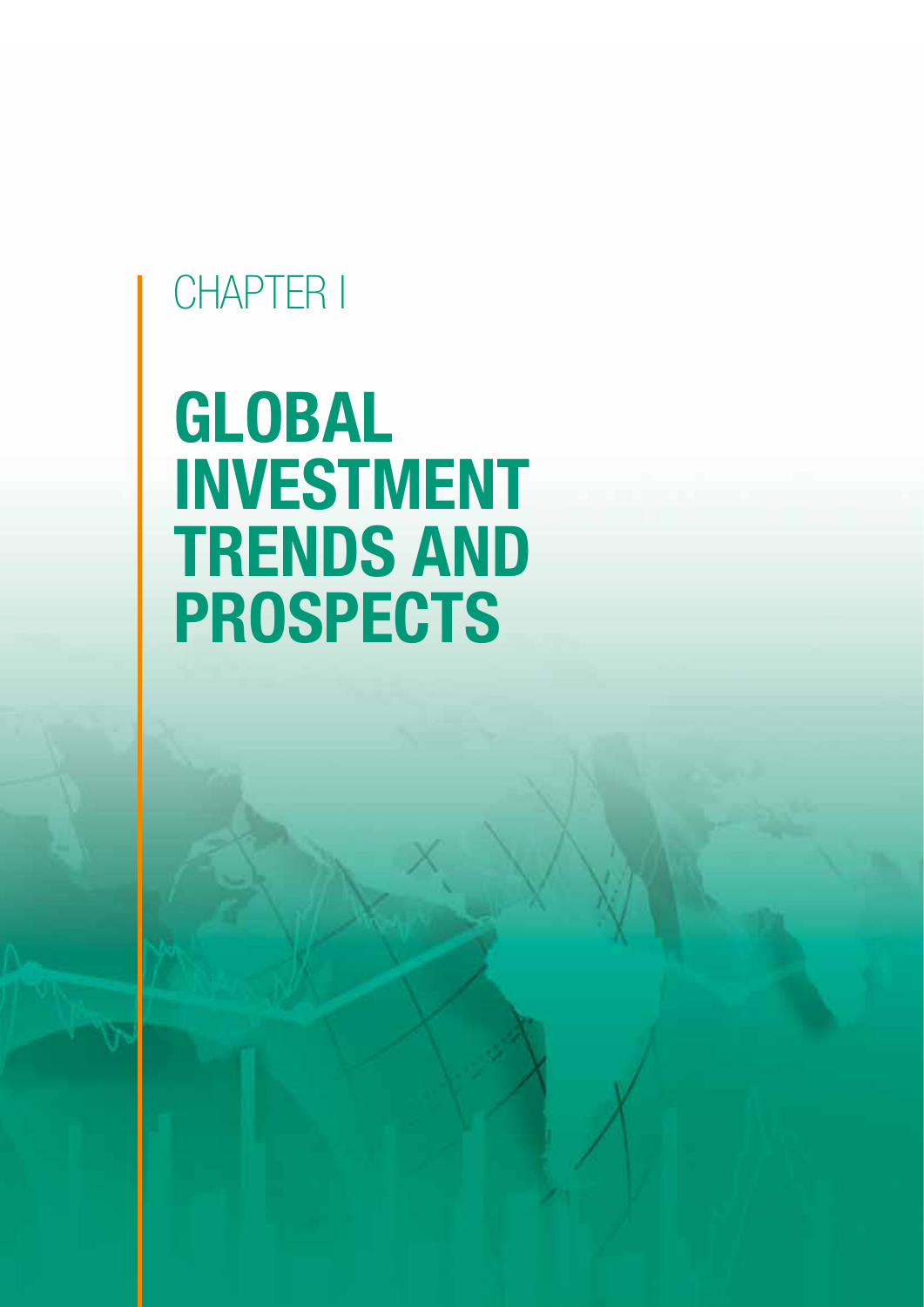# A. CURRENT FDI TRENDS

## 1. Global trends

Global foreign direct investment (FDI) flows continued their slide in 2018, falling by 13 per cent to \$1.3 trillion from a revised \$1.5 trillion in 2017 (figure I.1).<sup>1</sup> The decline – the third consecutive fall in FDI – was mainly due to large repatriations of accumulated foreign earnings by United States multinational enterprises (MNEs) in the first two quarters of 2018, following tax reforms introduced at the end of 2017, and insufficient compensation from upward trends in the second half of the year.

The fall took place despite an 18 per cent rise in cross-border merger and acquisitions (M&As) (from \$694 billion in 2017 to \$816 billion in 2018). The negative trend is also in contrast to a 41 per cent jump in announced greenfield investment values (from \$698 billion to \$981 billion).

FDI flows declined sharply in developed countries and economies in transition while those to developing countries remained stable, rising by 2 per cent. As a result, developing economies accounted for a growing share of global FDI, at 54 per cent, from 46 per cent in 2017.

Repatriations of United States multinationals' foreign earnings abated in the second half of 2018. The lifting of tax liabilities on accumulated foreign earnings of United States MNEs may have contributed to the M&A boom recorded in the last quarter, limiting the global FDI decline for the year, after projections based on the first six months had estimated that annual inflows would be down by more than 40 per cent.

## Figure I.1. FDI inflows, global and by economic group, 2007–2018 (Billions of dollars and per cent)

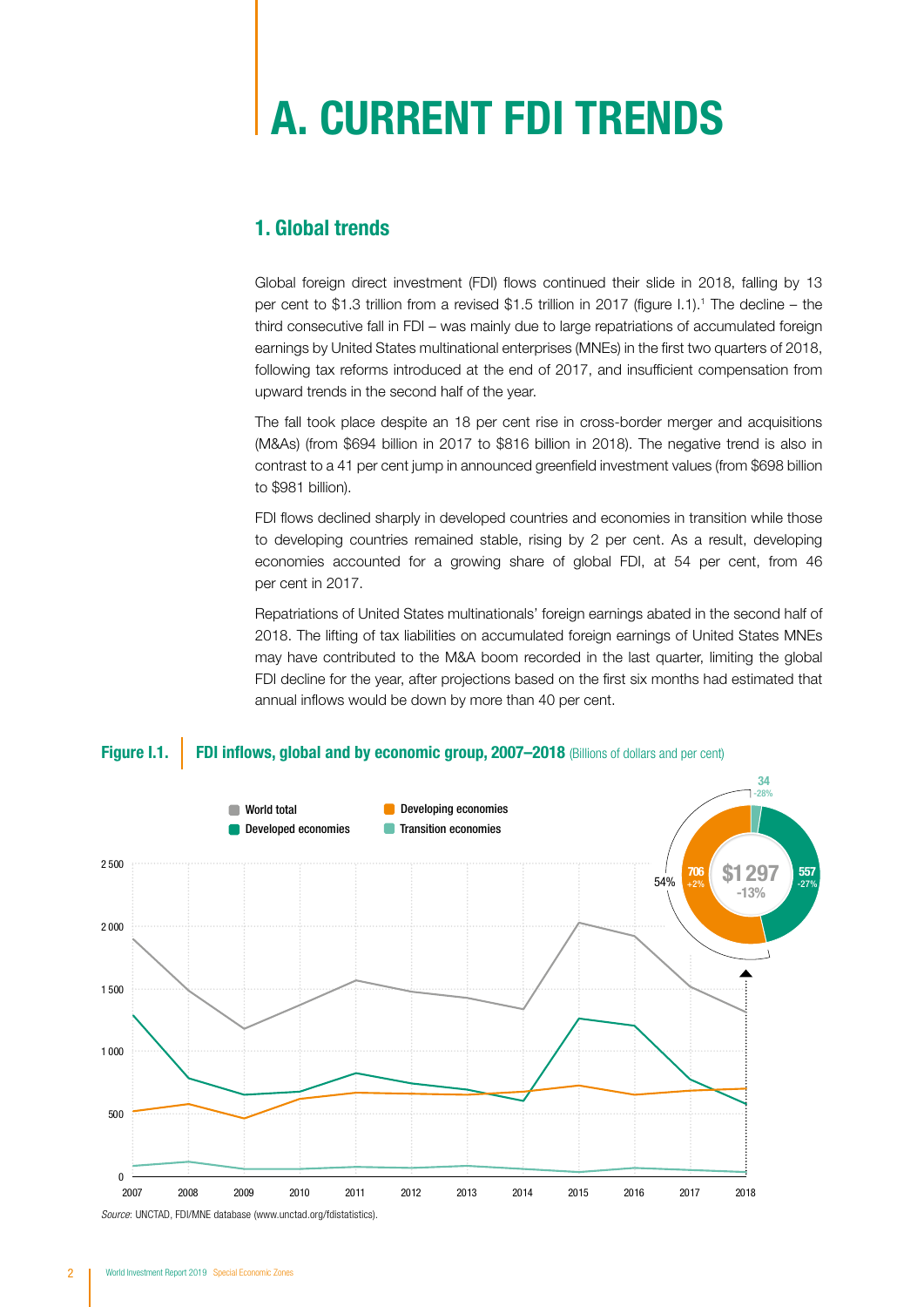Even disregarding the fluctuations caused by the tax reform and the increase in crossborder M&As, the underlying FDI trend – which discounts the volatility caused by one-off transactions and swings in intra-firm financial flows – was still negative. Average annual growth in the underlying trend, which was above 10 per cent until a decade ago, has since stagnated at less than 1 per cent. That weak underlying trend will continue to affect FDI prospects (see section I.B.)

## 2. Trends by geography

## a. FDI inflows

FDI flows to developed economies reached their lowest point since 2004, declining by 27 per cent (figure I.2). Flows to Europe more than halved to \$172 billion while those to North America were more resilient, declining by 4 per cent to \$291 billion. Although cross-border M&A deal making remained active, rising by 21 per cent in value, it was not enough to compensate for the negative outward FDI from the United States caused by the tax reforms.

In Europe, a few important host countries, such as Ireland and Switzerland, registered negative inflows of -\$66 billion and -\$87 billion, respectively. FDI flows to the United Kingdom also declined, by 36 per cent to \$64 billion, as new equity investments halved. Despite the repatriations, the completion of a number of megadeals resulted in higher flows to the Netherlands (up 20 per cent to \$70 billion) and Spain (where inflows doubled to \$44 billion).

In the United States, FDI inflows declined by 9 per cent, to \$252 billion, mainly due to a fall of one third in cross-border M&A sales. Australia's FDI inflows reached  $$60$  billion – a record level – as foreign affiliates reinvested a record \$25 billion of their profits in the country.

FDI flows to developing economies remained stable, rising by 2 per cent to \$706 billion, with significant differences among regions. Developing Asia and Africa recorded higher FDI inflows in 2018, while FDI contracted in Latin America and the Caribbean.

Developing Asia, already the largest recipient region of FDI flows, registered an FDI rise of 4 per cent to \$512 billion in 2018, with positive growth occurring in all subregions. China, the largest developingeconomy FDI recipient, attracted \$139 billion, an increase of 4 per cent. Flows to South-East Asia rose – for the third consecutive year – by 3 per cent to a new record level (\$149 billion).

FDI flows to Africa expanded by 11 per cent to \$46 billion, still below the annual average of the last 10 years (at about \$50 billion). The rise in flows was mainly due to the continuation of resourceseeking investments, slowly expanding diversified *Source:* UNCTAD, FDI/MNE database (www.unctad.org/fdistatistics).

**Figure I.2.** FDI inflows, by region, 2017–2018<br>(Billions of dollars and per cent)

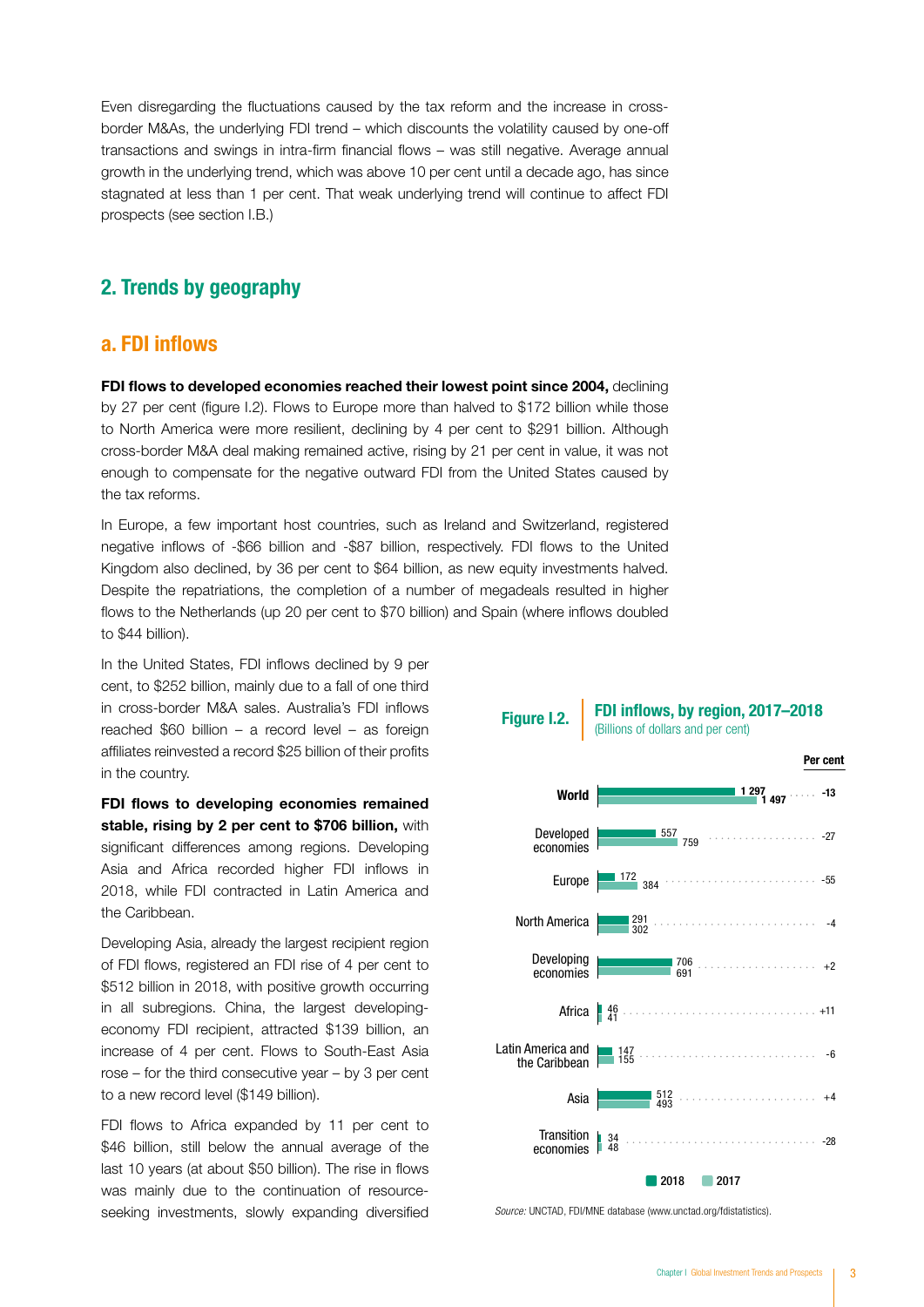investments in a few economies, and a more than doubling of FDI flows to South Africa (from \$2 billion to \$5.3 billion).

FDI in Latin America and the Caribbean was 6 per cent lower (\$147 billion) in 2018, failing to maintain momentum after the 2017 increase (which followed five years of negative growth). In South America, FDI declined due to lower flows to Brazil and Colombia; in Central America inflows remained stable.

After a plunge in 2017, FDI flows to transition economies continued their downward trend in 2018, declining by 28 per cent to \$34 billion. The contraction was driven by a halving of flows to the Russian Federation, by far the biggest economy and largest FDI recipient in the group, from \$26 billion to \$13 billion. Part of the decline was due to re-domiciliation of overseas entities that hold assets in the Russian Federation.

Half of the top 20 host economies in the world continue to be developing and transition economies (figure I.3). Despite the FDI decline, the United States remained the largest recipient of FDI, followed by China, Hong Kong (China) and Singapore.

Looking at FDI to selected regional and interregional economic groups, flows remained relatively stable (figure I.4).

## Figure I.3. FDI inflows, top 20 host economies, 2017 and 2018 (Billions of dollars)



*Source*: UNCTAD, FDI/MNE database (www.unctad.org/fdistatistics).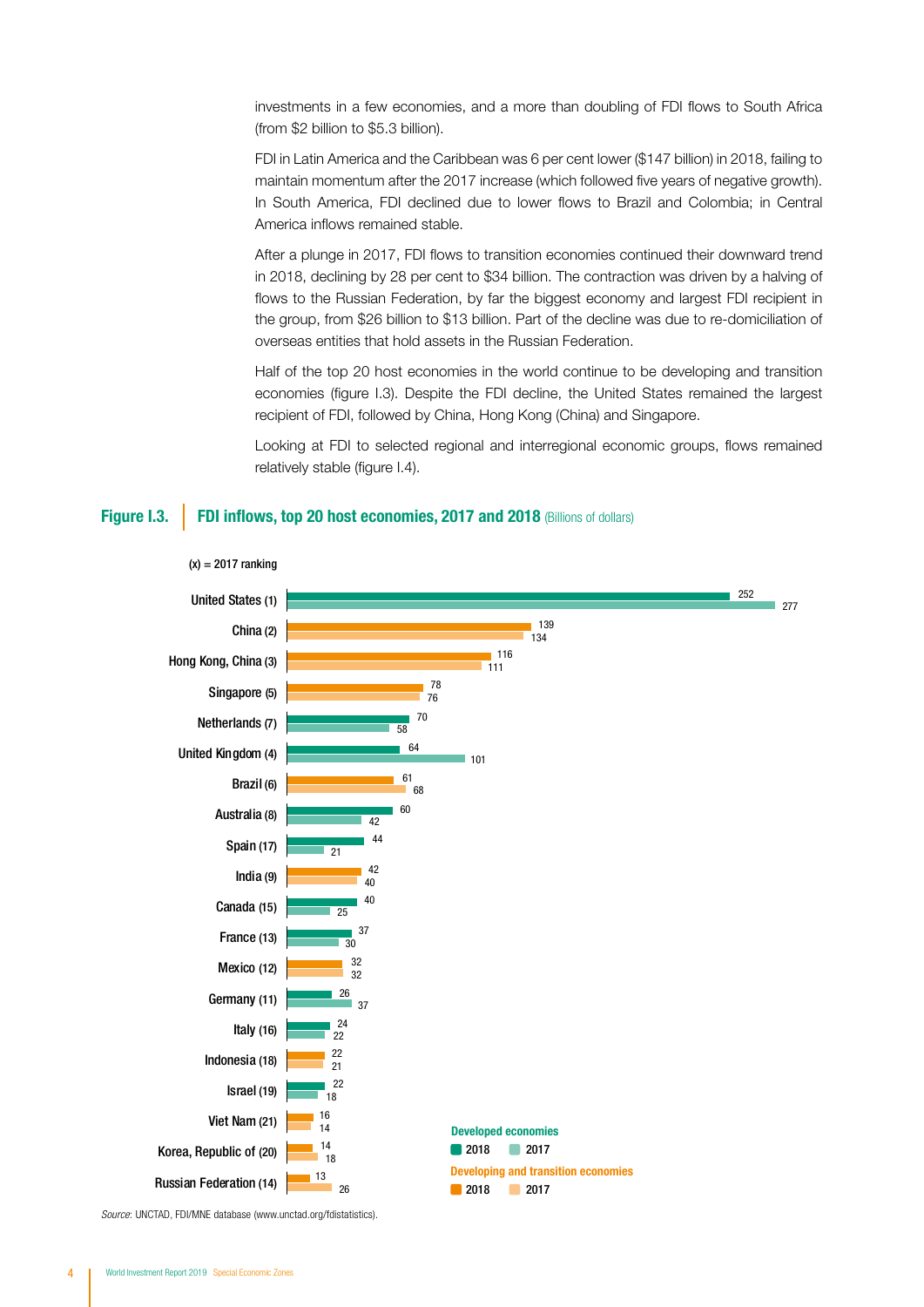

## Figure I.4. FDI inflows to selected groups, 2017 and 2018 (Billions of dollars and per cent)

b. FDI outflows

In 2018, MNEs from developed countries reduced their investments abroad by 40 **per cent to \$558 billion.** As a result, their share in global outward FDI dropped to 55 per cent – the lowest ever recorded (figure I.5). The significant decline was less a reflection of real investment intentions than of the impact of the large-scale repatriations of accumulated foreign earnings by United States MNEs, which resulted in negative outflows. In the first half of 2018, the reinvested earnings of United States MNEs slumped by a net \$367 billion and turned sharply negative, at -\$200 billion, compared with a positive \$168 billion in the same period in 2017. Although reinvested earnings in the second half of the year reverted to a positive value, FDI outflows from the United States for the full year still declined sharply, to -\$64 billion, compared with \$300 billion in 2017. In addition to the immediate repatriation effect, the tax reforms resolved the tax liability overhang on overseas assets, which may have contributed to a jump in cross-border M&A purchases by United States MNEs to \$253 billion – a record high. Almost half of those purchases were registered in the fourth quarter of 2018. The majority of acquisitions took place in the EU, mainly in the United Kingdom and Germany, but also in India and Japan.

Outflows from European MNEs rose by 11 per cent to \$418 billion. French MNEs invested more than 100 billion in 2018, all in equity investment, becoming the third largest investor country in the world. Outflows from Ireland and Switzerland, both of which had recorded negative outflows in 2017, turned positive, reaching \$13 billion (up \$52 billion) and \$27 billion (up \$62 billion) respectively.

In contrast, outflows from the United Kingdom declined to \$50 billion from \$118 billion in 2017 despite a significant rise in cross-border M&As. Investment from German MNEs also declined by 16 per cent to \$77 billion. Although the value of their net M&A purchases more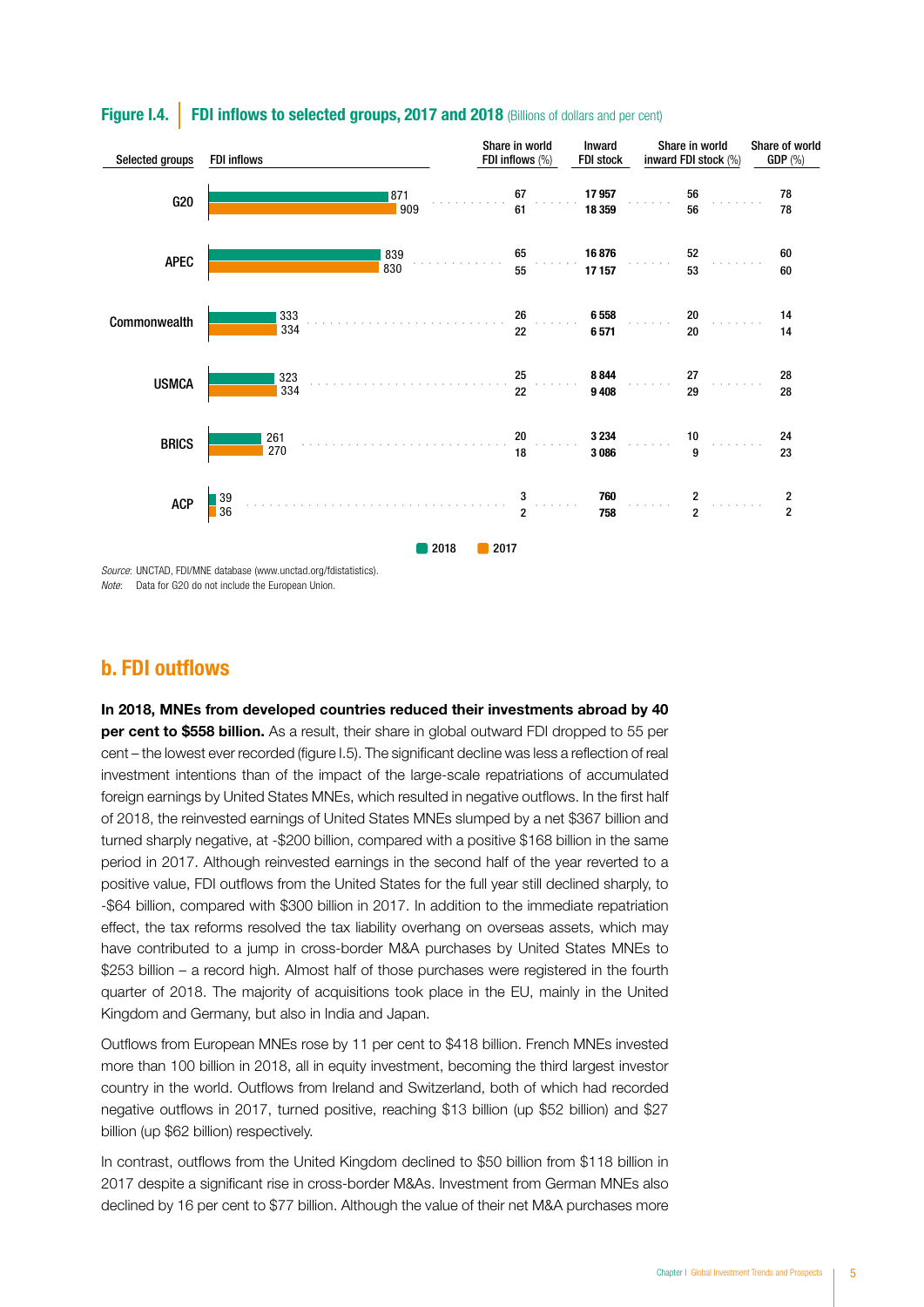

Figure I.5. Developed economies: FDI outflows, and share in world outflows, 2005–2018



(Billions of dollars and per cent)

*Source*: UNCTAD, FDI/MNE database (www.unctad.org/fdistatistics).

than doubled to \$73 billion due to the merger of Bayer with Monsanto (United States) for \$57 billion – the largest deal in 2018 – large negative flows of intracompany loans netted out much of the increase in equity investment.

Japanese MNEs became the largest investors in the world, despite a decline in outward FDI of 11 per cent to \$143 billion. The slow-down in the overall M&A activity of Japanese MNEs was the result of a 40 per cent decline in their outward FDI in developed countries, mainly in the United States but also in the United Kingdom. Their investment in Asia increased by 31 per cent to \$49 billion, mainly in China, India and the Republic of Korea.

Outward investment by MNEs from developing economies declined by 10 per cent to \$418 billion. Outflows from developing Asia fell by 3 per cent to \$401 billion. Investment from Chinese MNEs declined for the second consecutive year – by 18 per cent – to \$130 billion, as a result of government policies to curb overseas investment, as well as increased screening of inward investment in the United States and Europe. The country, nonetheless, was the second largest investor in the world after Japan (figure I.6).

Outward FDI from West Asia reached a historic high of \$49 billion in 2018, with MNEs from Saudi Arabia, the United Arab Emirates and Turkey mainly responsible for the increase. FDI from Saudi Arabia almost tripled to \$21 billion, mainly in technology, finance and infrastructure activities. Turkish companies are increasingly investing in Africa.

Outward investment by Latin American MNEs plunged in 2018 to a record low of \$7 billion, heavily influenced by negative outflows from Brazil and decreased investments from Chile. Outflows from Brazil fell to -\$13 billion, as foreign affiliates continued funneling financial resources (often raised in overseas capital markets) back to their parents. MNEs from Mexico increased their outward FDI to \$6.9 billion.

At \$38 billion, FDI outflows from transition economies were unchanged in 2018. The Russian Federation accounts for the bulk of the outward FDI in this group (95 per cent). The country's outflows rose by 7 per cent to \$36 billion, driven mainly by reinvested earnings and the extension of intracompany loans to established affiliates.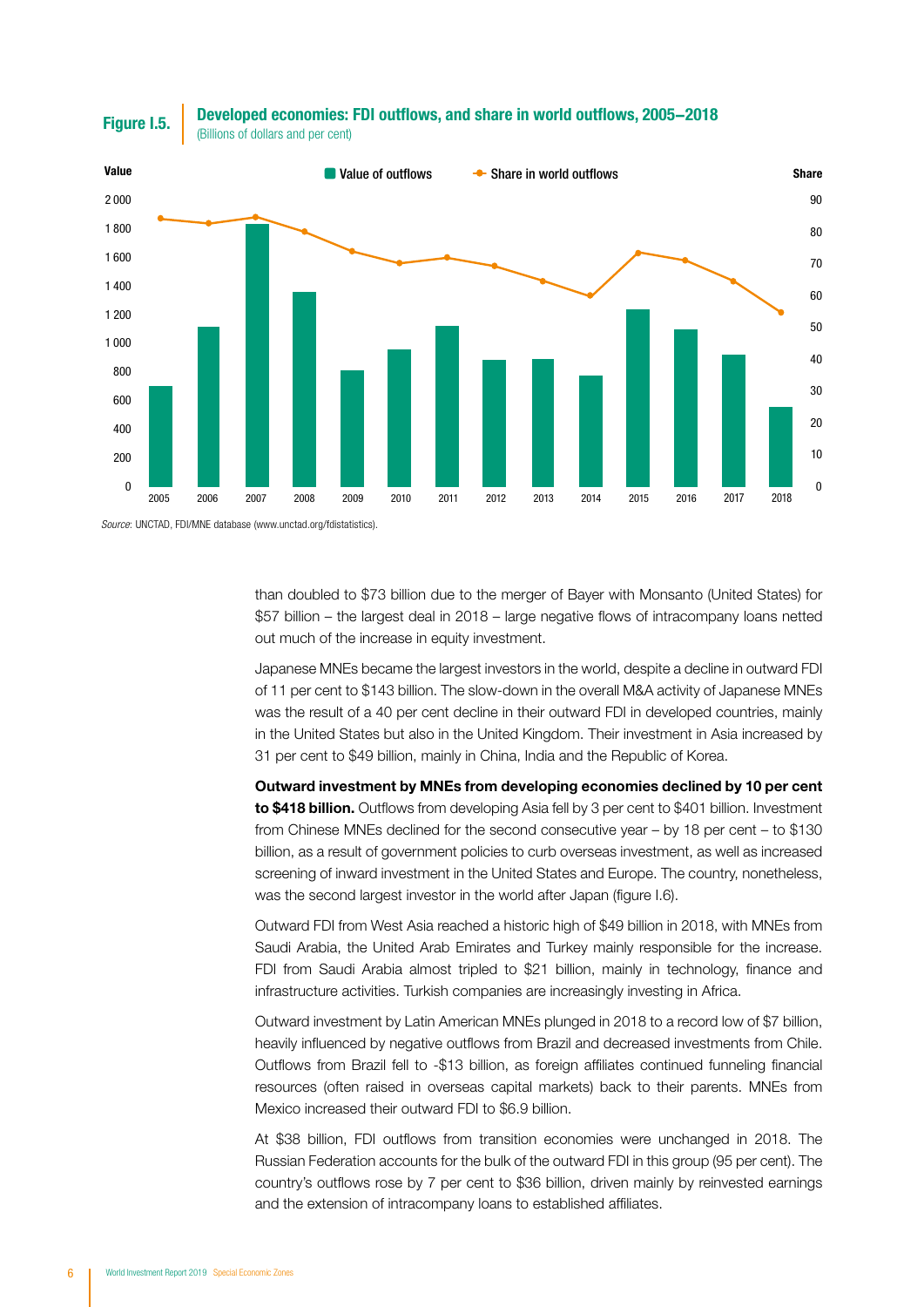

## 3. Trends in cross-border M&As and greenfield projects by sector

In 2018, the values of net cross-border M&As and announced FDI greenfield projects increased (figure I.7). The value of net cross-border M&As rose 18 per cent to \$816 billion, recovering ground after the 22 per cent fall in 2017. The increase was driven by large deal sizes, especially in the chemicals industry and the services sector, while the number of deals actually declined.

The value of announced greenfield projects rose by 41 per cent to \$981 billion. Also here, the average project size was the main driver of the increase, as investment activity measured by the number of projects increased by only 7 per cent. The gains in value were mostly in extractive and processing industries, and in construction.

## a. M&A trends

The value of global net M&As expressed as a percentage of FDI inflows reached 62 per cent, the highest level since the height of the dotcom boom in 2000. In developed economies,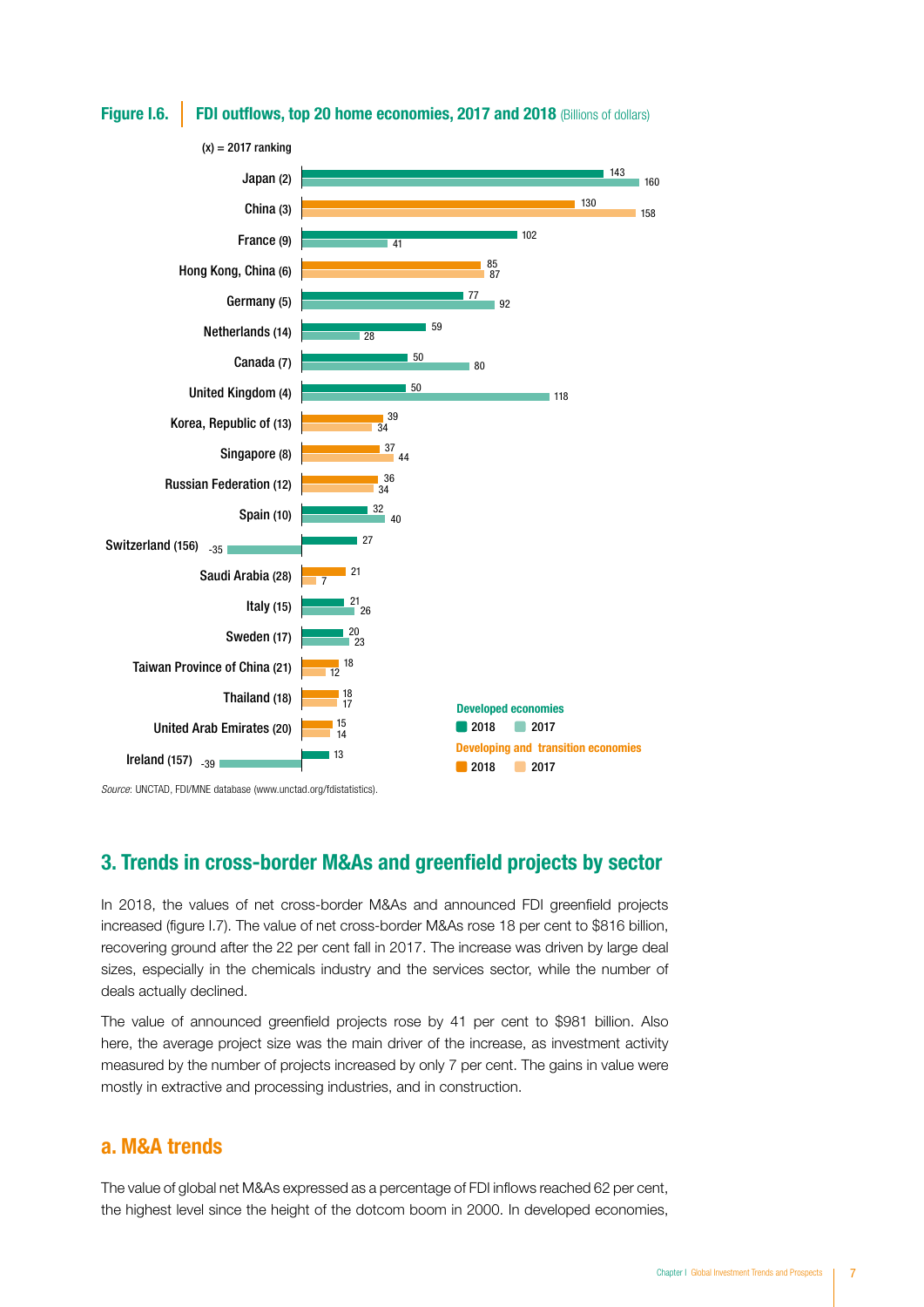## Value and number of net cross-border M&As and announced greenfield FDI projects,



*Source*: UNCTAD, cross-border M&A database (www.unctad.org/fdistatistics) and information from the Financial Times Ltd, fDi Markets [\(www.fDimarkets.com\)](http://www.fDimarkets.com) for announced greenfield projects.

net M&A sales rose by 21 per cent to \$689 billion, 84 per cent of the global total. In developing and transition economies, net M&A sales remained steady at \$127 billion.

The increase was driven mainly by a doubling of acquisitions by United States MNEs, with the jump concentrated in the second half of 2018. The removal of tax liabilities on accumulated retained earnings overseas following the 2017 tax reforms may have contributed to the boom. Domestic M&A activity in the United States grew at an even faster pace than cross-border M&As.

In the primary sector, the largest deal was the acquisition of the oil and gas producer Maersk Olie og Gas (Denmark) by Total (France) for \$7.4 billion as part of continued restructuring in the sector.

In manufacturing, net M&A sales at the global level remained close to the 2017 level. Deal making in the pharmaceutical industry, which reached \$113 billion in 2015, declined for the third successive year to \$28 billion. The chemical industry made up for the decline through megadeals, as M&A sales more than doubled to \$149 billion. They included the merger of Bayer (Germany) with Monsanto (United States), worth \$57 billion, and that of Praxair (United States) with the industrial gases group Linde (Germany), worth \$32 billion.

In services, net M&A sales rose by over one third to \$469 billion. The main driver was the increase in value of M&As in the financial industry, which almost doubled to \$108 billion. Within this industry, M&As involving real estate investment trusts were particularly numerous. Separately, net M&A sales in real estate activities (part of business activities in table I.1) were worth \$57 billion in 2018. Real estate-related investments thus formed a sizeable part of cross-border M&As in 2018. Almost all the deals in real estate investment trusts and three quarters of the deals in real estate targeted assets in developed economies.

## b. Greenfield investment trends

The global total value of announced greenfield projects in the primary sector doubled to \$41 billion (table I.2), mostly due to projects in metals mining, which trebled in value to \$20 billion in 2018, the highest level since 2011. Karo Resources (Cyprus) announced a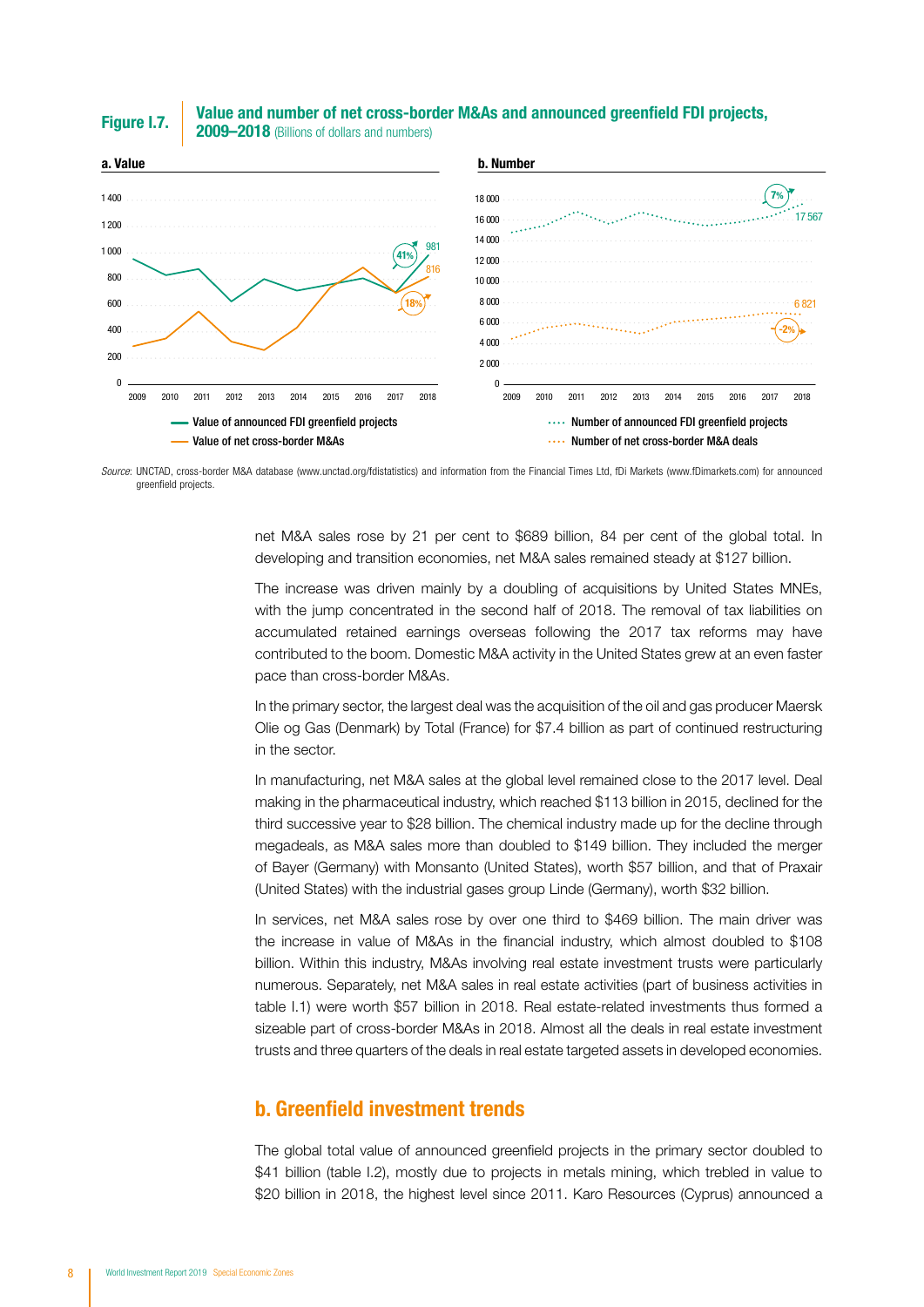### Table I.1. Value and number of net cross-border M&As, by sector and selected industries, 2017–2018

|                                     |      | <b>Value</b><br>(Billions of dollars) | <b>Growth rate</b> | <b>Number</b> |       | <b>Growth rate</b> |
|-------------------------------------|------|---------------------------------------|--------------------|---------------|-------|--------------------|
| <b>Sector/industry</b>              | 2017 | 2018                                  | (% )               | 2017          | 2018  | (%)                |
| <b>Total</b>                        | 694  | 816                                   | 18                 | 6967          | 6821  | $-2$               |
| Primary                             | 24   | 39                                    | 60                 | 550           | 406   | $-26$              |
| <b>Manufacturing</b>                | 327  | 307                                   | -6                 | 1690          | 1 600 | $-5$               |
| <b>Services</b>                     | 343  | 469                                   | 37                 | 4 7 2 7       | 4815  | $\overline{c}$     |
| Top 10 industries in value terms:   |      |                                       |                    |               |       |                    |
| Chemicals and chemical products     | 65   | 149                                   | 129                | 198           | 211   |                    |
| <b>Business activities</b>          | 107  | 112                                   | 5                  | 1817          | 1848  | $\overline{2}$     |
| Financial and insurance activities  | 59   | 108                                   | 84                 | 617           | 599   | $-3$               |
| Information and communication       | 39   | 90                                    | 131                | 611           | 612   | 0.2                |
| Food, beverages and tobacco         | 88   | 55                                    | $-37$              | 227           | 205   | $-10$              |
| Transportation and storage          | 23   | 47                                    | 109                | 306           | 269   | $-12$              |
| Electrical and electronic equipment | 26   | 42                                    | 65                 | 307           | 257   | $-16$              |
| Mining, quarrying and petroleum     | 23   | 38                                    | 70                 | 466           | 329   | $-29$              |
| Electricity, gas and water          | 54   | 38                                    | $-30$              | 171           | 191   | 12                 |
| Trade                               | 12   | 35                                    | 188                | 486           | 501   | 3                  |

*Source*: UNCTAD, cross-border M&A database (www.unctad.org/fdistatistics).

## Table I.2. Value and number of announced FDI greenfield projects, by sector and selected industries, 2017–2018

|                                              |      | <b>Value</b>          |                    | <b>Number</b> |         |                    |
|----------------------------------------------|------|-----------------------|--------------------|---------------|---------|--------------------|
|                                              |      | (Billions of dollars) | <b>Growth rate</b> |               |         | <b>Growth rate</b> |
| <b>Sector/industry</b>                       | 2017 | 2018                  | (%)                | 2017          | 2018    | (%)                |
| <b>Total</b>                                 | 698  | 981                   | 41                 | 16 350        | 17567   | $\overline{7}$     |
| Primary                                      | 21   | 41                    | 101                | 83            | 122     | 47                 |
| <b>Manufacturing</b>                         | 345  | 466                   | 35                 | 7855          | 8049    | $\overline{2}$     |
| <b>Services</b>                              | 332  | 473                   | 43                 | 8412          | 9 3 9 6 | 12                 |
| Top 10 industries in value terms:            |      |                       |                    |               |         |                    |
| Construction                                 | 61   | 113                   | 84                 | 279           | 475     | 70                 |
| Electricity, gas and water                   | 90   | 111                   | 23                 | 302           | 429     | 42                 |
| Coke and refined petroleum products          | 15   | 86                    | 480                | 75            | 87      | 16                 |
| <b>Business services</b>                     | 61   | 78                    | 28                 | 4419          | 4686    | 6                  |
| Motor vehicles and other transport equipment | 61   | 74                    | 20                 | 1 1 2 3       | 1 1 3 1 |                    |
| Chemicals and chemical products              | 54   | 66                    | 21                 | 588           | 569     | -3                 |
| Electrical and electronic equipment          | 60   | 58                    | $-3$               | 996           | 1046    | 5                  |
| Hotels and restaurants                       | 17   | 49                    | 189                | 163           | 422     | 159                |
| Transport, storage and communications        | 39   | 48                    | 24                 | 936           | 1018    | 9                  |
| Mining, quarrying and petroleum              | 20   | 41                    | 102                | 79            | 118     | 49                 |

*Source*: UNCTAD, based on information from the Financial Times Ltd, fDi Markets (www.fDimarkets.com).

project worth \$4.3 billion in a platinum mine in Zimbabwe, supported by the Africa Finance Corporation. Large projects were also announced in Chile and Peru.

Announced greenfield projects in manufacturing increased by 35 per cent to \$466 billion. In line with higher investments in extractive industries, the processing of natural resources was a big driver of the increased investment in manufacturing. Projects in coke, petroleum products and nuclear fuel increased six-fold to \$86 billlion. A project by Shell Canada, a joint venture of Shell, Petronas, PetroChina, Mitsubishi Corp. and Korea Gas, to build a liquefied natural gas export facility in Canada was the largest project, with planned capital expenditures totalling \$30 billion.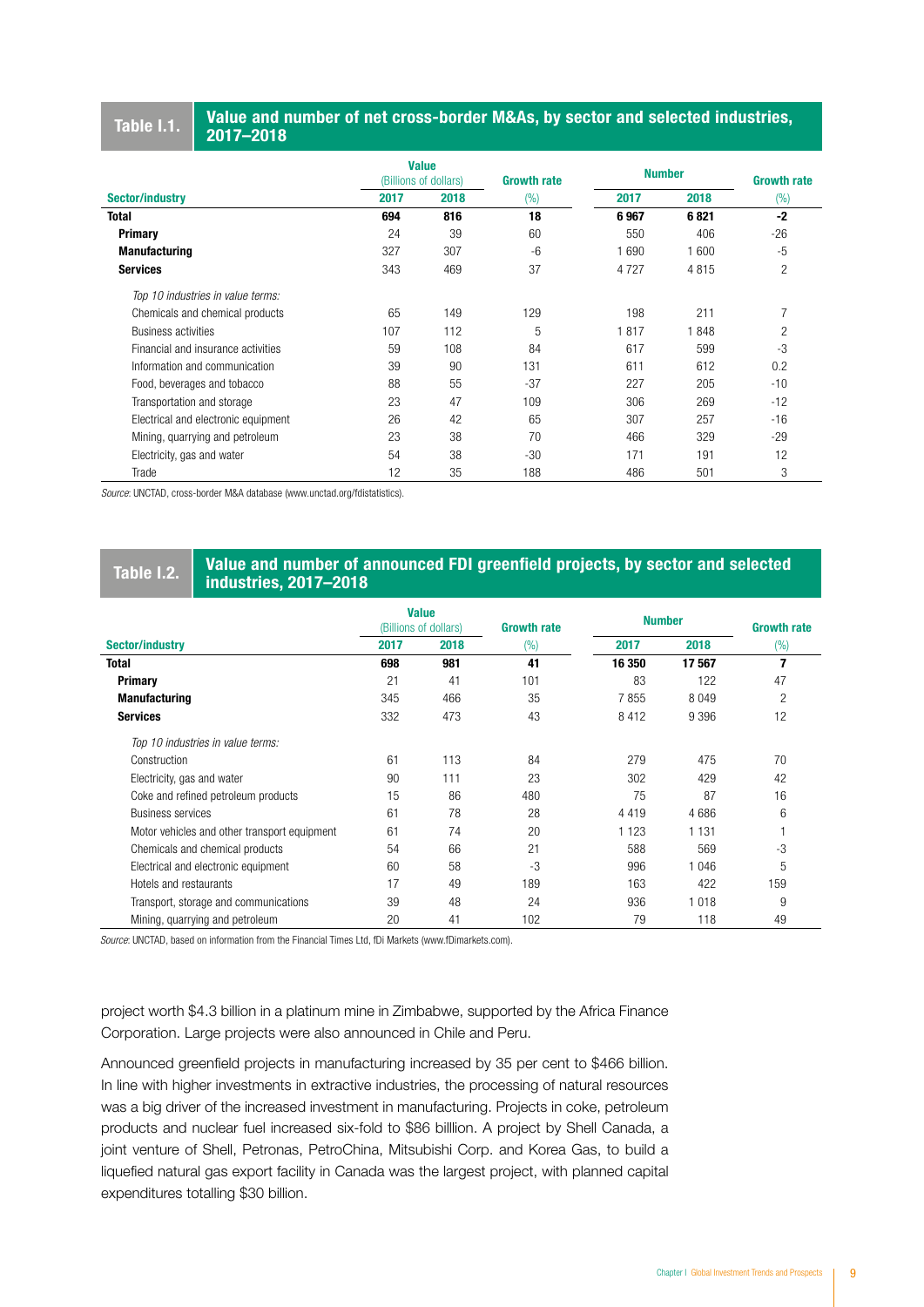In developing economies, the value of announced projects in manufacturing – of critical importance for industrial development – rose by 68 per cent to \$271 billion, halting the downward trend of recent years (figure I.8). However, projects remained concentrated in Asia, where announced greenfield investments in manufacturing doubled to \$212 billion. In a positive sign, manufacturing investments also jumped 60 per cent in Africa, to \$33 billion. However, those in Latin America and the Caribbean declined.

The number of manufacturing projects in developing countries rose by a more modest 12 per cent, suggesting that announcements of relatively few large-scale projects explain the increase in value. For instance, the five largest manufacturing projects in China had a combined value of \$33 billion, accounting for much of the value of announced projects in China, which doubled from 2017 to \$80 billion. The largest announced project was the plan by BASF (Germany) to invest \$10 billion in a new chemical manufacturing base in Zhanjiang. In the same industry, ExxonMobil (United States) announced plans to build a \$7 billion ethylene plant in Zhoushan.

In East Asia, the largest increases in greenfield projects were in higher-skilled industries. In addition to the mega projects in the chemicals industry, a series of projects in automotive manufacturing as well as in electrical and electronic equipment boosted the value of announced projects in China. In East Asia as a whole, the value of projects in the chemicals industry trebled to \$24 billion, that in electrical and electronic equipment rose by half to \$25 billion, and that in motor vehicles and other transport equipment also trebled to \$25 billion.

The processing of natural resources was a key part of the upturn in West Asia and South-East Asia and, to a lesser extent, South Asia. In Saudi Arabia, for example, Total (France) signed a memorandum of understanding with Saudi Aramco to develop a petrochemical complex in Jubail in a project worth \$9 billion. In India, CPC (Taiwan Province of China) announced its plan to invest \$6.6 billion in a petrochemical project in Paradip. As a result, projects in this industry almost quadrupled to \$25 billion in West Asia, those in South Asia

## Figure I.8. Value of announced FDI greenfield projects in manufacturing, 2005–2018 (Billions of dollars and per cent)



*Source*: UNCTAD, based on information from the Financial Times Ltd, fDi Markets [\(www.fDimarkets.com](http://www.fDimarkets.com)).

*Note*: Natural resources-related industries include (i) coke, petroleum products and nuclear fuel; (ii) metals and metal products; (iii) non-metallic mineral products; and (iv) wood and wood products. Lower-skill industries include (i) food, beverages and tobacco and (ii) textiles, clothing and leather; higher-skill industries include all other manufacturing industries.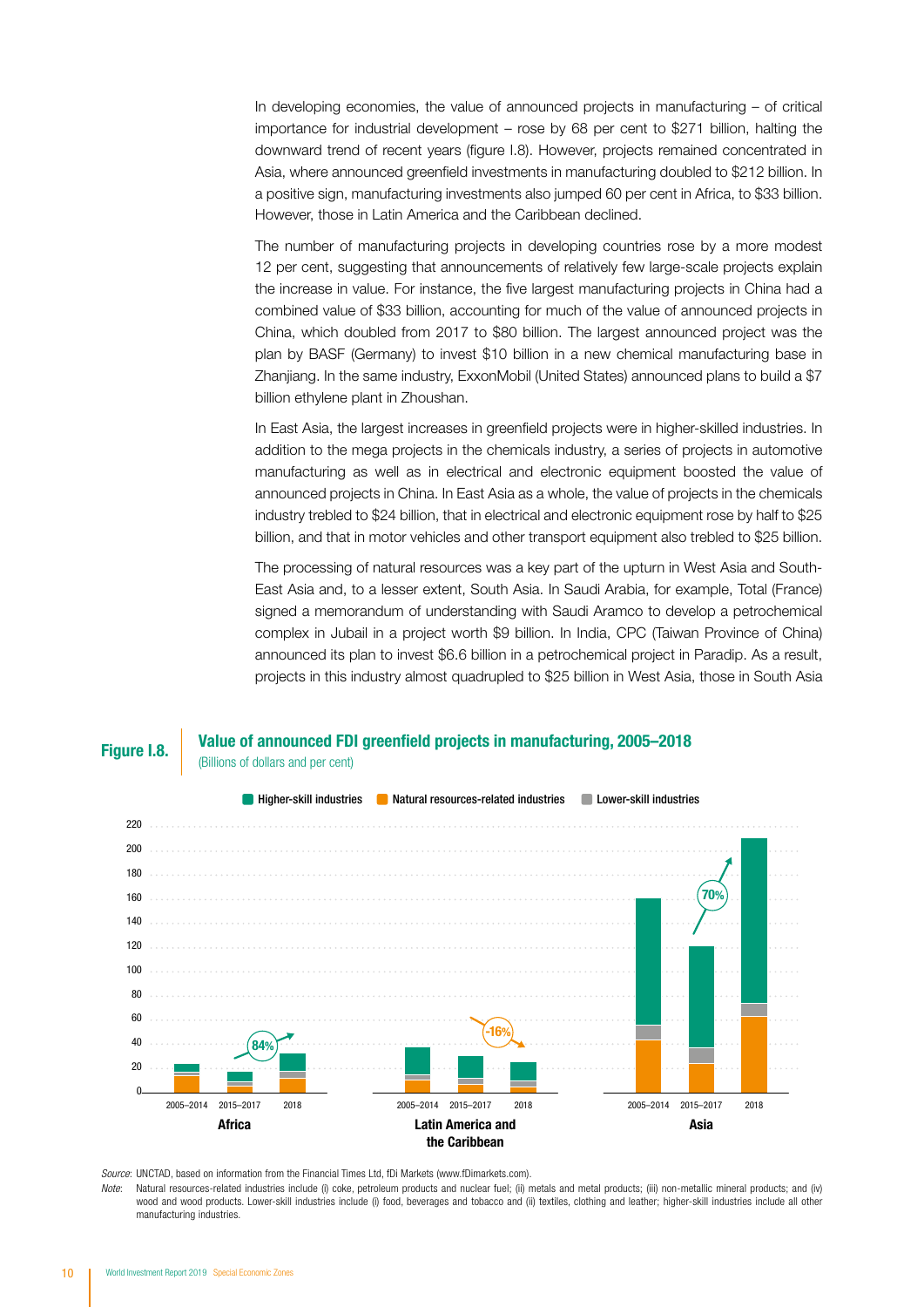increased to \$8 billion. In South-East Asia, metal processing attracted investment, more than doubling the value of announced projects to \$12 billion from the value in 2017.

In contrast to the higher-skill and natural resource-related industries, the trend in announced projects in lower-skill industries was generally lacklustre, not only in Asia but also in other developing regions. While the value of projects in food, beverages and tobacco in developing economies rose by 29 per cent to \$16 billion, those in textiles declined by 36 per cent to \$7 billion. For low-income countries, especially in Africa, the decline in projects in typical early-industrialization industries is a concern. The need for developing countries to attract more FDI in these industries to support their structural transformation remains urgent, explaining the proliferation of industrial policies (*WIR18*) and special economic zones (SEZs; see chapter IV).

The global total of announced greenfield projects in services rose by 43 per cent to \$473 billion. There were large increases in both construction and power generation. Projects in construction rose by 84 per cent to \$113 billion. Projects in industrial building were subdued after the 2008 economic crisis, but there has been a revival since the mid-2010s. Some of these projects are related to the construction of SEZs. For instance, in 2015, Thailand-based Rojana Industrial Park, a subsidiary of Nippon Steel and Sumikin Bussan (Japan), announced the project to develop the Dawei Special Economic Zone in Myanmar. In 2016, Wei Yu Engineering (Taiwan Province of China) announced plans to invest \$2.5 billion in the Vung Ang Economic Zone in Viet Nam to construct docks with logistics areas and agricultural areas. In 2018, the textile manufacturer Shandong Ruyi Technology (China) announced its project to invest \$830 million to establish a textile industrial zone in the Suez Canal Economic Zone in Egypt.

Greenfield projects in power generation rose by 23 per cent in 2018, to \$110 billion, accounting for almost all projects in utilities. Whereas total investment, including domestic investment, in power generation is only slowly reducing its reliance on fossil fuels, international investment through greenfield FDI is focused predominantly on renewable energy. In the past decade, the value of greenfield projects in renewable electricity exceeded

that of fossil fuel-based electricity generation every year. In 2018, announced capital expenditures in renewable electricity totalled \$78 billion and in fossil fuel-based electricity only \$27 billion (see chapter II.C). The positive trend in international greenfield investment in this sector should be put in context. In developing economies, announced greenfield capital expenditures on power generation projects (all types) came to \$70 billion. This compares with an annual investment gap of over \$500 billion to achieve the United Nations SDGs, as estimated in *WIR14*.

## 4. FDI and other crossborder capital flows

The decline in global FDI flows was in line with the trend in other cross-border capital flows. Together FDI, portfolio flows and other investment (mostly bank loans) amounted to \$5 trillion, or 5.9 per cent of global GDP in 2018, a decline of more than 20 per cent from 2017 (figure I.9).



*Source*: UNCTAD, based on IMF World Economic Outlook Database.

*Note*: The percentages presented here are based on available data from 187 economies. The IMF World Economic Outlook database tracks FDI flows measured according to the asset/liability principle. Hence, the value of FDI flows is not directly comparable with UNCTAD's FDI data presented elsewhere in this report.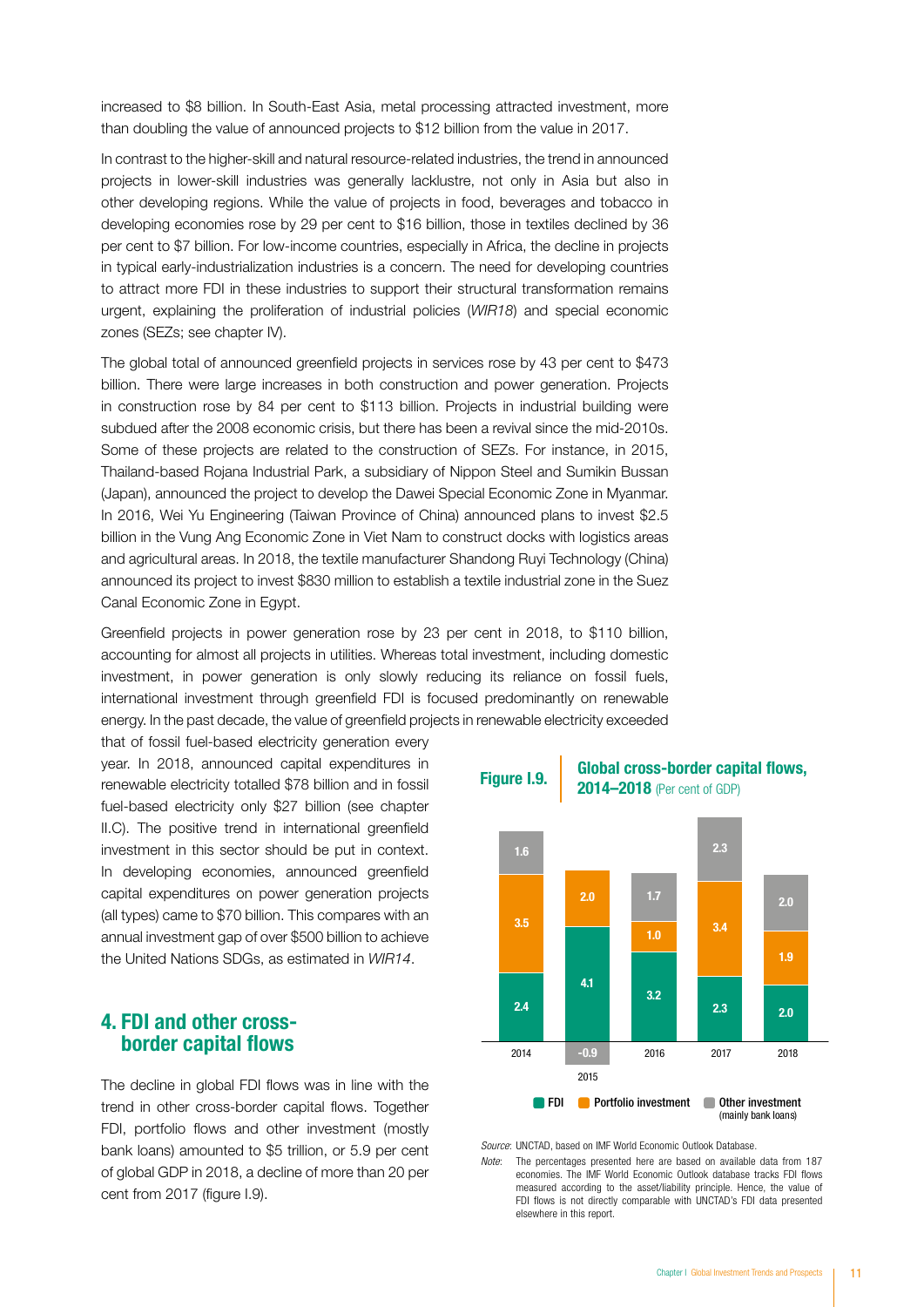While all three categories of capital flows fell, the decline was the largest in portfolio investment (down 40 per cent). Portfolio flows are closely linked to financial market performance, as well as interest rate and currency movements. They are also more sensitive to geopolitical tensions and country-specific political uncertainty.

Developing economies received just over one third of global cross-border capital flows. Compared with flows to developed economies, which declined by 27 per cent, flows to developing economies were more resilient, declining by only 8 per cent, because FDI – the more stable type of finance – represents a larger share of their capital inflows. Portfolio inflows and other investment in developing economies declined by 30 per cent and 14 per cent, respectively. Declines in portfolio flows were particularly large in Latin America and in West Asia. Policy uncertainty and currency instability in major regional recipients of portfolio flows, including Argentina, Mexico and Turkey, contributed to the declines. In those countries, too, FDI inflows proved more stable and actually increased in 2018 (chapter II).

The size and relative stability of FDI makes it the most importance source of external finance for developing economies (figure I.10). Preliminary data for official development assistance (ODA) (bilateral and multilateral) show an increase of 1.5 per cent to \$149 billion. Preliminary data for remittances show an increase of 9.6 per cent to \$529 billion.

However, capital flows to developing economies remain concentrated in a relatively small number of countries. Asia receives three quarters of capital flows to developing economies. Portfolio investment and other investment flows are even more skewed towards that region. The least developed countries (LDCs), with a combined population of 1 billion, receive just 3 per cent of those cross-border capital flows. For these countries, remittances remain substantially higher than FDI. They increased by 11 per cent to \$40 billion in 2018, compared with FDI inflows worth \$24 billion.



## Developing economies: sources of external finance, 2009-2018

*Source*: UNCTAD, based on KNOMAD (for remittances), UNCTAD (for FDI), IMF World Economic Dataset (for portfolio investment and other investment) and OECD (for ODA).

*Note*: Remittances and ODA are approximated by flows to low- and middle-income countries, as grouped by the World Bank.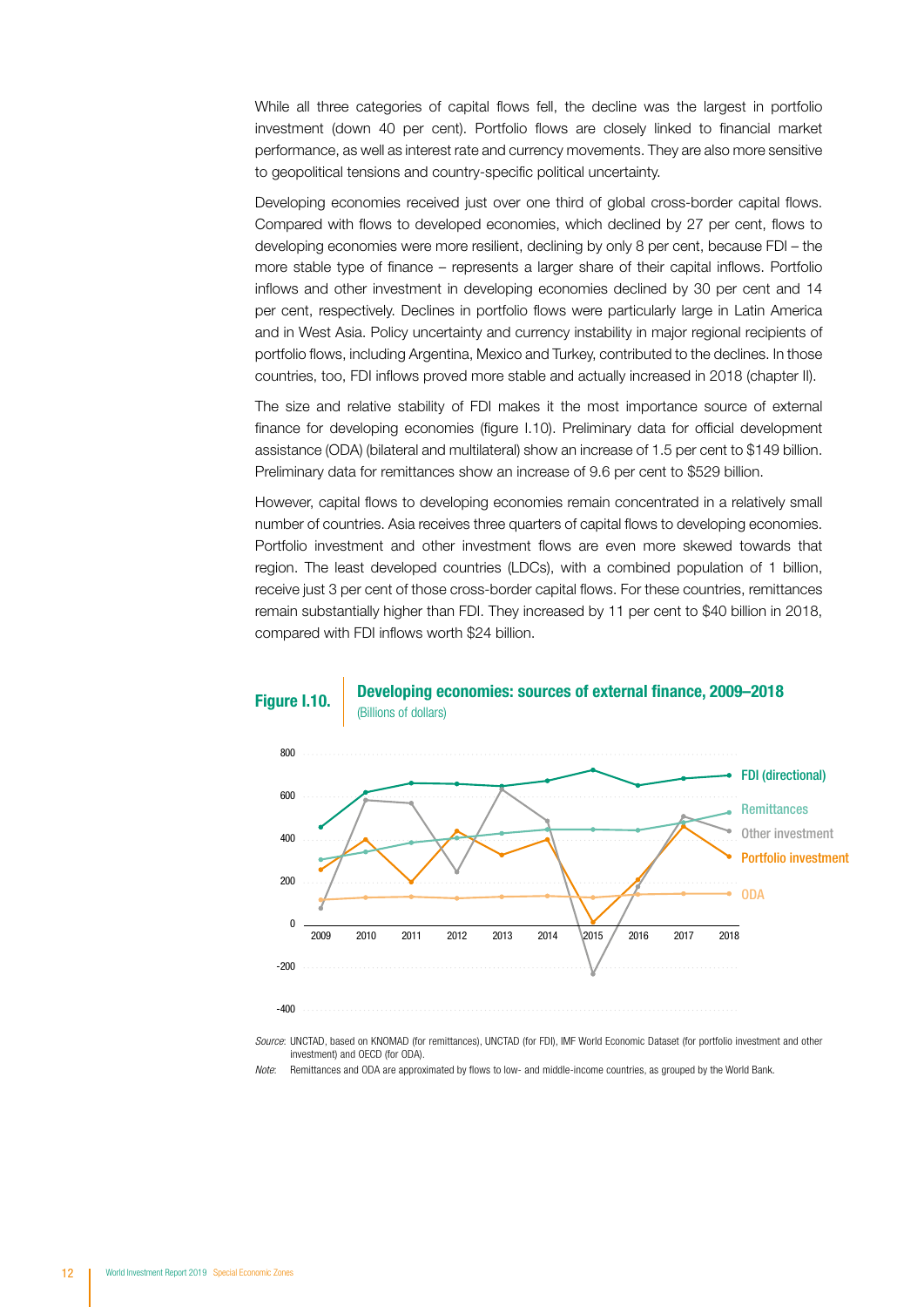# B. FDI PROSPECTS

Global investment is expected to see a modest recovery of 10 per cent in 2019. This expectation is based on current forecasts for a number of macroeconomic indicators, UNCTAD's econometric forecasting model of FDI inflows and its underlying trend analysis, and preliminary 2019 data for cross-border M&As and announced greenfield projects. It is complemented by UNCTAD's survey of investment promotion agencies (IPAs).

## 1. Short-term prospects

Projections for FDI in 2019 point to a 10 per cent increase to almost \$1.5 trillion – still below the average of the last 10 years. The main factor driving up expectations is the likely rebound from anomalously low levels of FDI in developed countries in 2018. Following the subsiding of repatriations of foreign earnings of United States multinationals in the second half of 2018, developed-country inflows are likely to revert to prior levels, implying a significant jump in some countries that normally receive sizeable inflows. The expected increase of FDI flows in 2019 is also apparent in the 41 per cent jump in greenfield project announcements (planned expenditures) from their low levels in 2017.

Despite these upward-pointing signs the size of the expected increase in FDI is relatively limited because the long-term underlying FDI trend remains weak (section I.B.2). M&A data for the first four months of 2019 confirm the need for caution; the value of cross-border M&As was about \$180 billion, 10 per cent lower than the same period in 2018.

The likelihood of an increase in global FDI is further tempered by a series of risk factors. Geopolitical risks, trade tensions and concerns about a shift towards more protectionist policies could have a negative impact on FDI in 2019. Moreover, longer-term forecasts for macroeconomic variables contain important downsides (table I.3).

The projected increase of FDI flows is highest in developed economies, with Europe expected to see an increase of more than 60 per cent (recovering but remaining at only about half of 2016 values) (table I.4). Flows to developing economies are expected to hold steady, with projections showing a marginal increase of about 5 per cent. Among developing regions, FDI in Africa is likely to increase by 15 per cent, in view of an expected acceleration of economic growth and advances in regional integration. Prospects for developing Asia are cautiously optimistic, especially in South-East Asia and South Asia, with flows rising

| Table I.3.       | Real growth rates of GDP and gross fixed capital formation (GFCF), 2016–2020<br>(Per cent) |      |      |      |      |      |  |  |  |  |
|------------------|--------------------------------------------------------------------------------------------|------|------|------|------|------|--|--|--|--|
| <b>Variable</b>  | <b>Region</b>                                                                              | 2016 | 2017 | 2018 | 2019 | 2020 |  |  |  |  |
|                  | World                                                                                      | 3.4  | 3.8  | 3.6  | 3.3  | 3.6  |  |  |  |  |
| GDP growth rate  | Advanced economies <sup>a</sup>                                                            | 1.7  | 2.4  | 2.2  | 1.8  | 1.7  |  |  |  |  |
|                  | Emerging and developing economies <sup>a</sup>                                             | 4.6  | 4.8  | 4.5  | 4.4  | 4.8  |  |  |  |  |
|                  | World                                                                                      | 2.8  | 4.1  | 4.0  | 3.7  | 4.1  |  |  |  |  |
| GFCF growth rate | Advanced economies <sup>a</sup>                                                            | 2.0  | 3.8  | 3.1  | 2.5  | 2.4  |  |  |  |  |
|                  | Emerging and developing economies <sup>a</sup>                                             | 3.3  | 4.3  | 4.6  | 4.5  | 5.3  |  |  |  |  |

*Source*:UNCTAD, based on IMF (2019).

*Note*: GFCF = gross fixed capital formation.

<sup>a</sup> IMF's classifications of advanced, emerging and developing economies are not the same as the United Nations' classifications of developed and developing economies.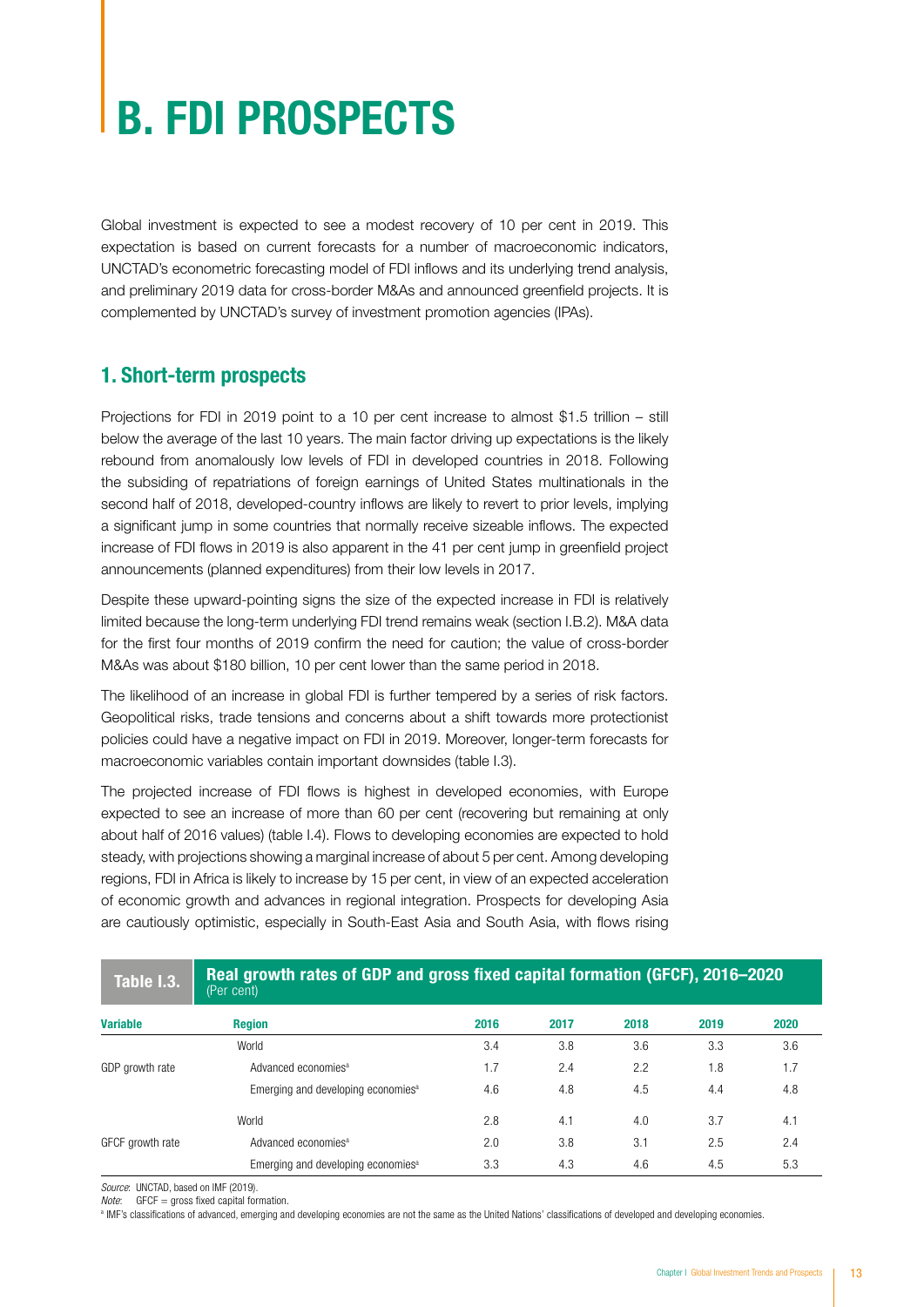## Table  $1.4.$  FDI inflows, projections, by group of economies and region, 2016–2018, and projections, 2019 (Billions of dollars and per cent)

|                                           |         |                |              | <b>Projections</b> |
|-------------------------------------------|---------|----------------|--------------|--------------------|
| <b>Group of economies/region</b>          | 2016    | 2017           | 2018         | 2019               |
| World                                     | 1919    | 1497           | 1 297        | 1 370 to 1 500     |
| <b>Developed economies</b>                | 1 1 9 8 | 759            | 557          | 640 to 720         |
| Europe                                    | 612     | 384            | 172          | 330                |
| North America                             | 508     | 302            | 291          | 310                |
| <b>Developing economies</b>               | 656     | 691            | 706          | 700 to 740         |
| Africa                                    | 46      | 41             | 46           | 52                 |
| Asia                                      | 473     | 493            | 512          | 530                |
| Latin America and the Caribbean           | 135     | 155            | 147          | 140                |
| <b>Transition economies</b>               | 65      | 48             | 34           | 45 to 55           |
| Memorandum: annual growth rate (per cent) |         |                |              |                    |
| <b>World</b>                              | -6      | $-22$          | $-13$        | (5 to 15)          |
| <b>Developed economies</b>                | -6      | $-37$          | $-27$        | (15 to 30)         |
| Europe                                    | $-14$   | $-37$          | $-55$        | $~1$ 65            |
| North America                             | $-1$    | $-41$          | $-4$         | $~1$ 5             |
| <b>Developing economies</b>               | $-10$   | 5              | $\mathbf{2}$ | (0 to 5)           |
| Africa                                    | $-18$   | $-11$          | 11           | $~\sim 15$         |
| Asia                                      | -8      | $\overline{4}$ | 4            | $~1$ 5             |
| Latin America and the Caribbean           | $-13$   | 15             | -6           | $\sim -5$          |
| <b>Transition economies</b>               | 78      | -26            | $-28$        | (40 to 50)         |

*Source*: UNCTAD, FDI/MNE database (www.unctad.org/fdistatistics).

*Note*: Percentages are rounded.

slightly (by 5 per cent) thanks to a favourable economic outlook and improving investment climate. Flows to Latin America and the Caribbean are expected to remain relatively stable, with a projected decline of about 5 per cent, while in transition economies flows are likely to see a recovery in 2019, reaching \$50 billion.

## 2. Long-term trends

The relatively modest increase in global FDI projected for 2019 is in line with the slow growth over recent years in the underlying trend. That trend – net of fluctuations driven by one-off factors such as tax reforms, megadeals and volatile financial flows included in FDI – has shown anemic growth since the global financial crisis (figure I.11). Key drivers for the long-term slowdown in FDI include policy, economic and business factors.

*Policy factors.* The gradual opening of emerging markets worldwide that spurred FDI growth until the late 2000s is no longer fueling FDI to the same extent. In the last few years, restrictions on foreign ownership, based on national security considerations or strategic technologies, have again been front of mind for policymakers (chapter III). Uncertainty over the development of the international policy frameworks for trade and investment is also not supporting investor confidence.

*Economic factors.* Declining rates of return on FDI are a key factor behind the long-term slowdown (table I.5). In 2018, the global rate of return on inward FDI was down to 6.8 per cent, from 8 per cent in 2010. Although rates of return remain higher on average in developing and transition economies, most regions have not escaped the erosion. In Africa, for example, return on investment dropped from 11.9 per cent in 2010 to 6.5 per cent in 2018.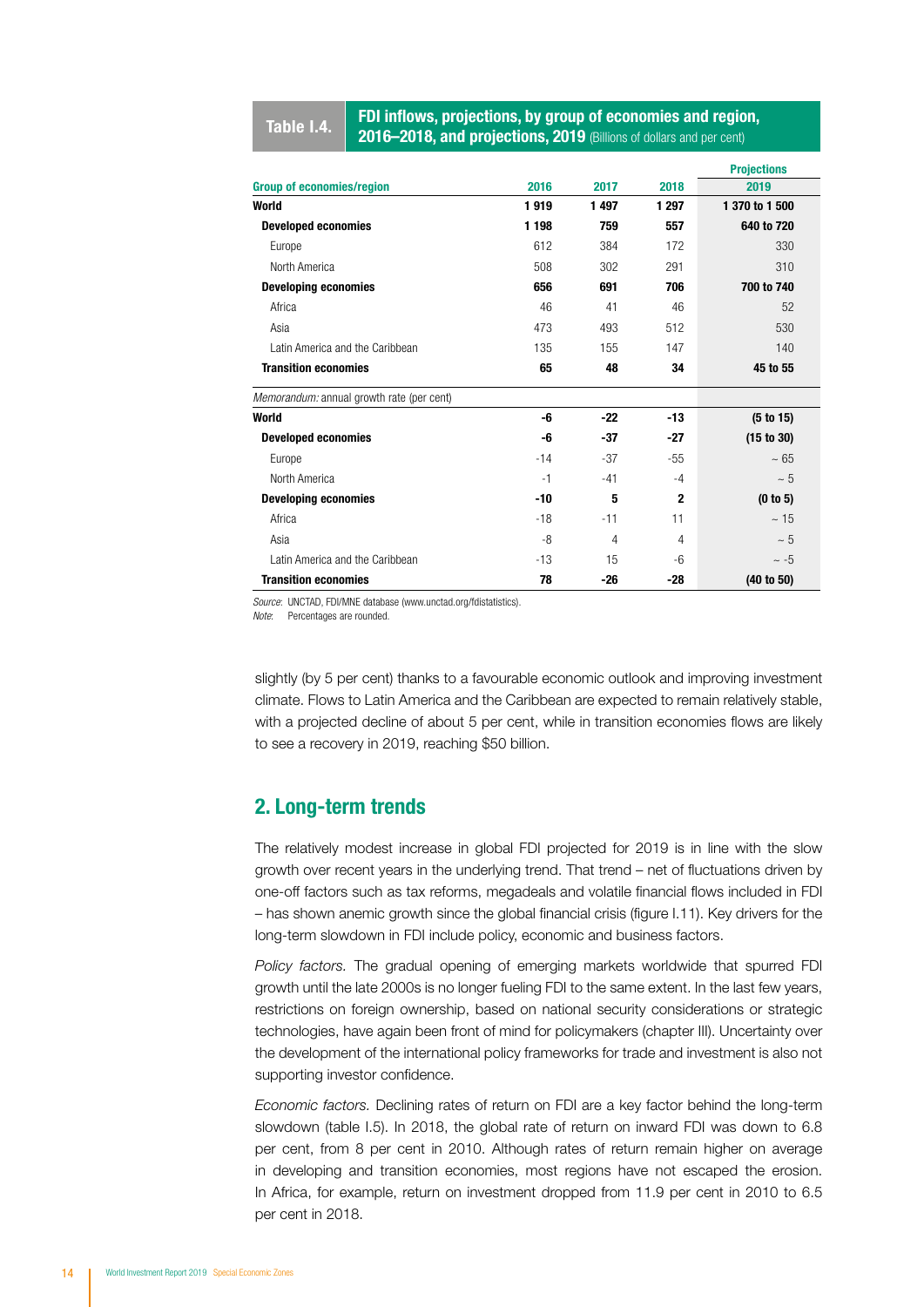## Figure I.11. FDI inflows and the underlying trend, 1990–2018 (Indexed, 2010 = 100)



*Source*: UNCTAD, FDI/MNE database (www.unctad.org/fdistatistics); UNCTAD estimates.

*Note*: The FDI underlying trend is a composite index (incorporating balance of payments and other variables), constructed by removing the effect on FDI of fluctuations in M&As, intracompany loans and offshore financial flows through appropriate smoothing techniques.

| Table I.5.                  | Inward FDI rates of return, 2010-2018 (Per cent) |      |      |      |      |      |      |      |      |      |
|-----------------------------|--------------------------------------------------|------|------|------|------|------|------|------|------|------|
| <b>Region</b>               |                                                  | 2010 | 2011 | 2012 | 2013 | 2014 | 2015 | 2016 | 2017 | 2018 |
| World                       |                                                  | 8.0  | 8.5  | 7.7  | 7.5  | 7.6  | 6.9  | 6.8  | 6.8  | 6.8  |
| <b>Developed economies</b>  |                                                  | 6.4  | 6.7  | 6.1  | 5.9  | 6.4  | 6.0  | 5.9  | 5.9  | 6.0  |
| <b>Developing economies</b> |                                                  | 11.0 | 11.5 | 10.1 | 9.9  | 9.5  | 8.4  | 8.2  | 8.1  | 7.8  |
| Africa                      |                                                  | 11.9 | 12.0 | 11.7 | 11.4 | 9.6  | 6.5  | 5.0  | 6.0  | 6.5  |
|                             | Latin America and the Caribbean                  | 9.7  | 9.8  | 8.5  | 7.0  | 6.3  | 4.5  | 5.4  | 6.2  | 6.2  |
| Asia                        |                                                  | 11.4 | 12.2 | 10.6 | 10.8 | 10.7 | 10.0 | 9.6  | 9.0  | 8.5  |
|                             | East and South-East Asia                         | 12.5 | 13.4 | 11.6 | 11.9 | 11.8 | 11.1 | 10.4 | 9.9  | 9.4  |
| South Asia                  |                                                  | 8.9  | 7.6  | 7.2  | 6.7  | 6.1  | 5.5  | 6.4  | 5.6  | 5.3  |
| West Asia                   |                                                  | 6.0  | 6.8  | 5.6  | 5.5  | 5.0  | 4.7  | 4.8  | 3.5  | 3.4  |
| <b>Transition economies</b> |                                                  | 12.1 | 14.8 | 14.6 | 13.2 | 13.2 | 9.0  | 10.2 | 11.6 | 12.4 |

*Source*: UNCTAD based on data from IMF Balance of Payments database.

*Note*: Annual rates of return are measured as annual FDI income for year t divided by the average of the end-of-year FDI positions for years t and t - 1 at book values.

*Business factors.* Structural changes in the nature of international production are also at work. The adoption of digital technologies in global supply chains across many industries is causing a shift towards intangibles and increasingly asset-light forms of international production, as reaching global markets and exploiting efficiencies from cross-border operations no longer requires heavy asset footprints (*WIR17*). The trend is visible in the divergence of key international production indicators – on a scale from tangible to intangible – with a substantially flat trend for FDI and trade in goods and much faster growth for both trade in services and international payments for intangibles (royalties and licensing fees) (figure I.12).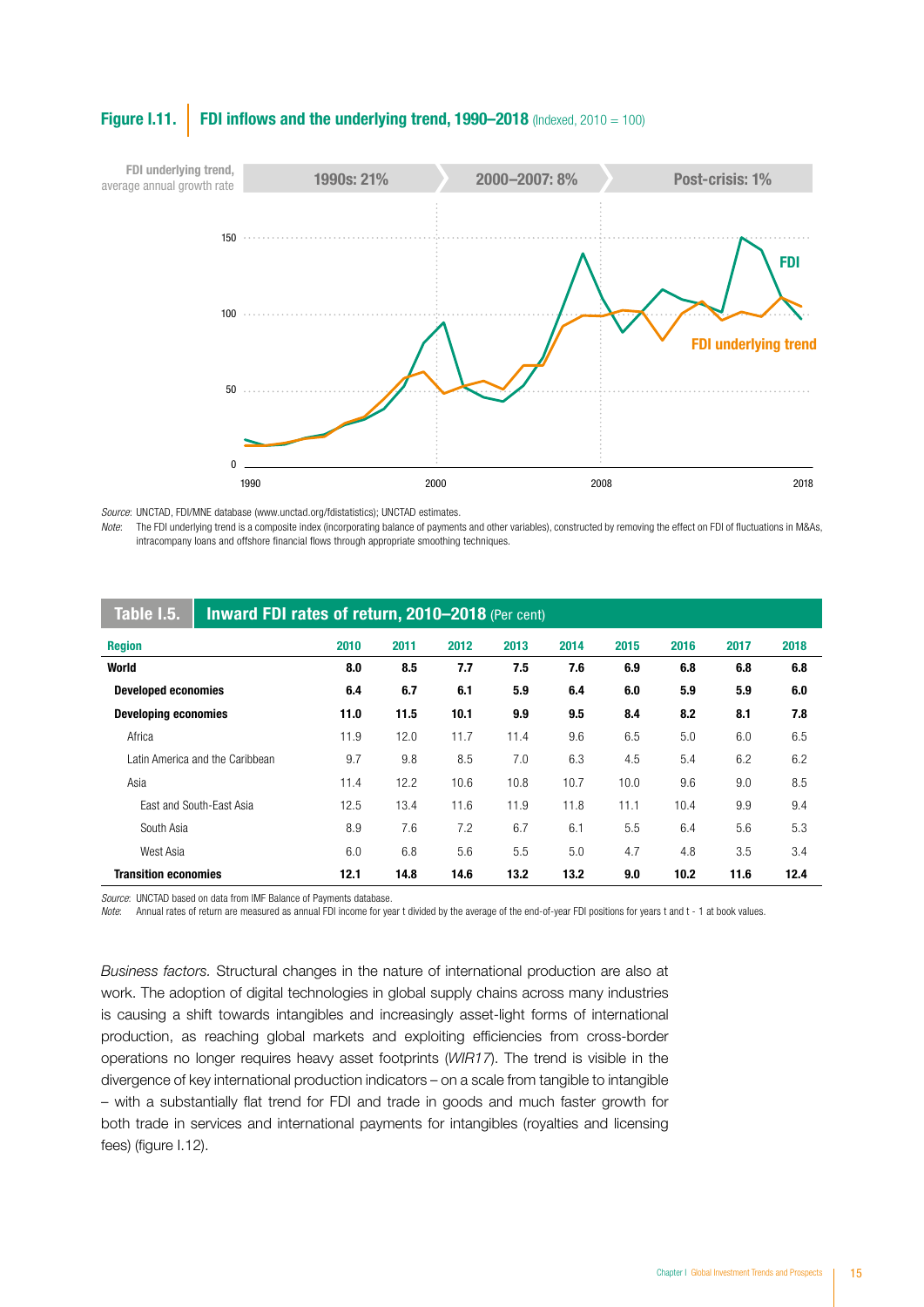



## 3. IPAs' expectations

Despite the third consecutive decrease in global FDI in 2018 and the weak underlying trend, UNCTAD's survey of investment promotion agencies (IPAs) shows continued optimism on the part of IPAs. Their expectations for FDI flows into their own countries to 2021 remain high. However, expectations were more tempered at the global level (figure I.13). Only 45 per cent of respondents expect global FDI flows to increase, indicating that IPAs acknowledge the challenges of and competition for the attraction of FDI in the current global investment climate.



*Source*: UNCTAD Investment Promotion Agencies Survey.

*Note*: The survey was conducted from February to April 2019. Results are based on information from 114 respondents.

Comparing IPAs' perceptions for global FDI prospects between 2016 and 2019 shows that expectations have been progressively less optimistic in every year of the survey (figure I.14).

IPAs rank the United States and China – in joint first place – as the most likely sources of foreign investment to their countries. Three large European economies – the United Kingdom, Germany and France – were considered the next most important sources of FDI. India and the United Arab Emirates, not traditionally in the top 20 outward investor countries, were also considered as among the top 10 most important sources of FDI for the 2019 to 2021 period.

IPAs in developed economies expect most investment to go to information and communications industries, followed by professional services, and finance and insurance. In developing and transition economies, IPAs expect more investment in agriculture, followed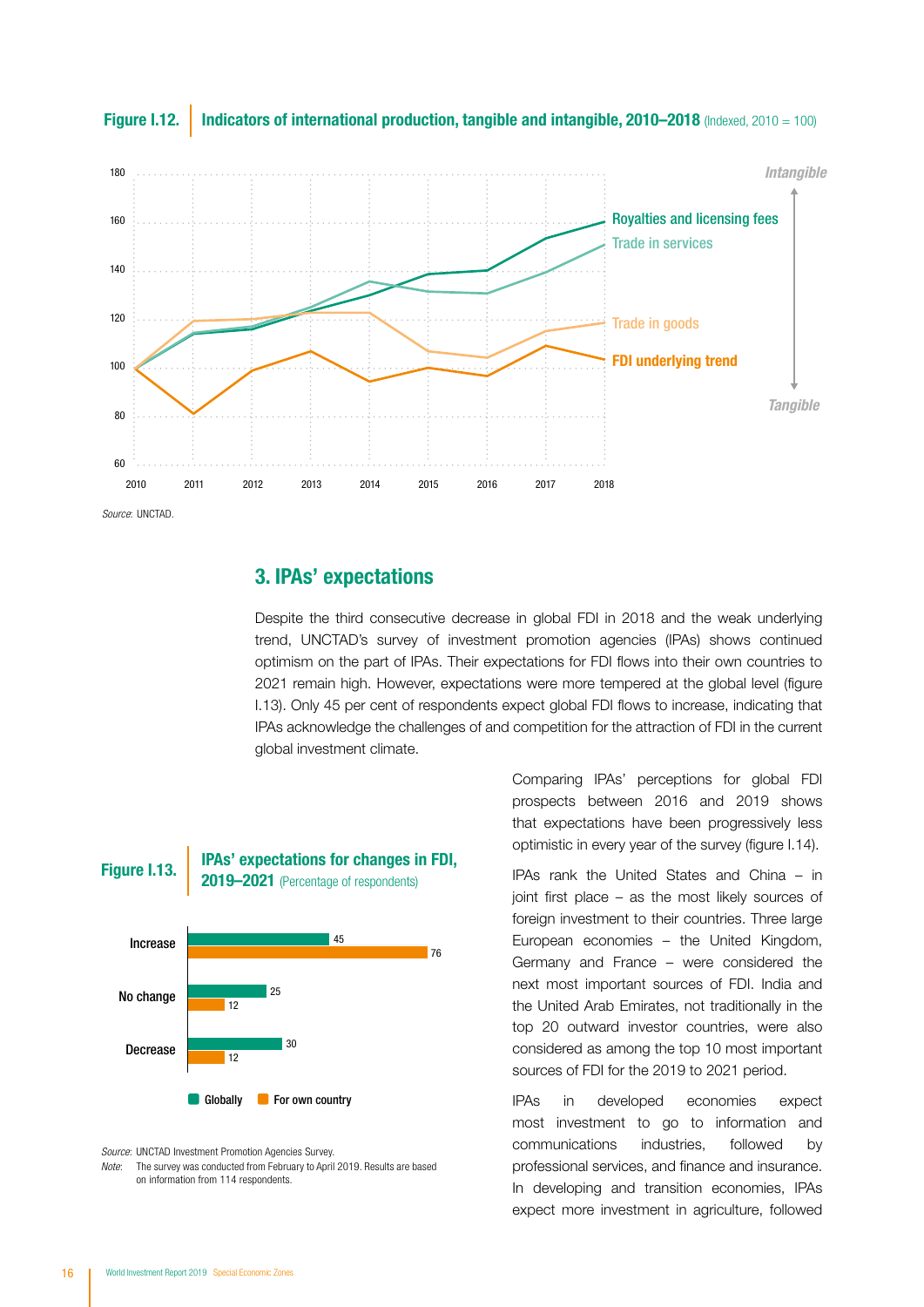by food and beverages, and information and communication (figure I.15). More and more countries are looking to attract investment in digital technologies and innovation as key drivers of economic growth. The high ranking of the ICT sector for FDI prospects is also a reflection of the investment promotion efforts of IPAs in this sector. The selection of agriculture and food processing among the most promising sectors in developing and transition economies indicates that IPAs in those economies expect a significant share of FDI to remain connected to natural resources for the foreseeable future.

## Figure I.14. IPAs expecting an increase in global FDI flows, 2016–2019 (Per cent of respondents) 2016 2017 2018 2019 61 56 45 75

*Source*: UNCTAD Investment Promotion Agencies Surveys (2016–2019). *Note*: Percentages reflect survey results of each year.

## Figure I.15. **IPAs' selection of most promising industry for attracting FDI in their own economy,**<br>**Figure I.15.** by region, 2018 (Per cent of respondents)



*Source*: *Source*: UNCTAD, Investment Promotion Agencies Survey.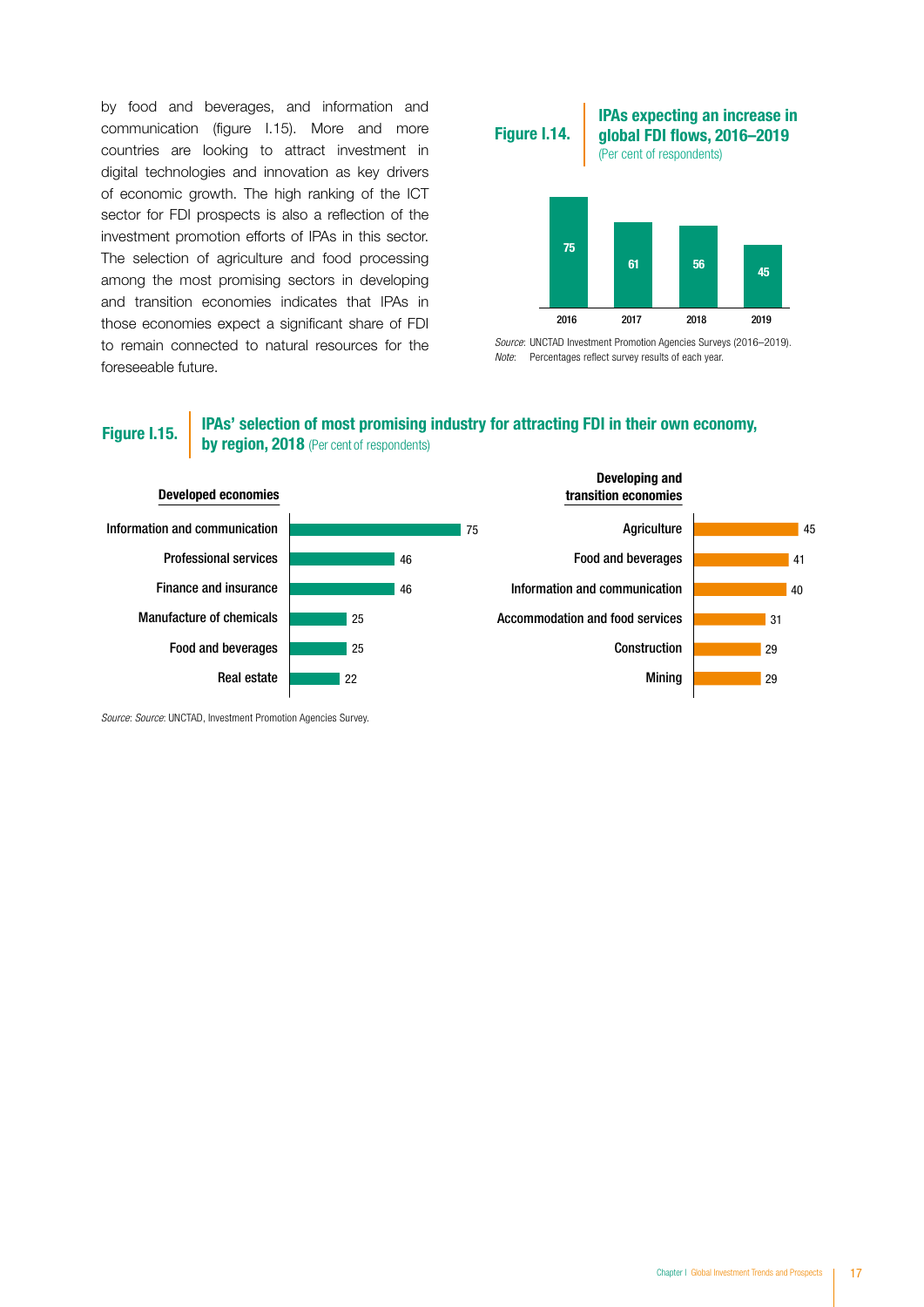# C. INTERNATIONAL PRODUCTION

## 1. Key indicators of international production

International production continues to expand. Estimated values for sales and value added of MNEs' foreign affiliates rose in 2018 by 3 per cent and 8 per cent, respectively. Employment of foreign affiliates reached 76 million, at an annual growth rate of about 3 per cent (table I.6).

Relatively fast growth in value added, compared with sales, suggest that foreign affiliates of MNEs are able to extract increasing value from their operations. At the same time, more modest growth in employment appears to indicate a gradual shift in the distribution of value added between production factors towards capital rather than labour. This is consistent with the ongoing trend of international production shifting towards digital and intangible activity (see *WIR17*).

Intangibles also play an important role in the significant growth of foreign assets over the past decades. The trend towards asset-light operations documented in *WIR17* and the increasing importance of non-equity modes of international operations (including licensing

## Table I.6. Selected indicators of FDI and international production, 2018 and selected years

|                                              | <b>Value at current prices (Billions of dollars)</b> |                                   |         |        |                      |                      |  |
|----------------------------------------------|------------------------------------------------------|-----------------------------------|---------|--------|----------------------|----------------------|--|
| <b>Item</b>                                  | 1990                                                 | 2005-2007<br>(pre-crisis average) | 2015    | 2016   | 2017                 | 2018                 |  |
| FDI inflows                                  | 205                                                  | 1414                              | 2 0 3 4 | 1919   | 1 4 9 7              | 1 2 9 7              |  |
| FDI outflows                                 | 244                                                  | 1451                              | 1683    | 550    | 1425                 | 1014                 |  |
| FDI inward stock                             | 2 1 9 6                                              | 14 4 7 5                          | 26 313  | 28 243 | 32 624               | 32 27 2              |  |
| FDI outward stock                            | 2 2 5 5                                              | 15 182                            | 26 260  | 27 621 | 32 383               | 30 975               |  |
| Income on inward FDI <sup>a</sup>            | 82                                                   | 1 0 2 8                           | 1513    | 553    | 1691                 | 1799                 |  |
| <b>Rate of return on inward FDP</b>          | 5.3                                                  | 8.6                               | 6.9     | 6.8    | 6.8                  | 6.8                  |  |
| Income on outward FDI <sup>a</sup>           | 128                                                  | 1 1 0 2                           | 476     | 478    | 1661                 | 1792                 |  |
| Rate of return on outward FDI <sup>b</sup>   | 8.0                                                  | 9.6                               | 6.3     | 6.1    | 6.3                  | 6.4                  |  |
| Net cross-border M&As                        | 98                                                   | 729                               | 735     | 887    | 694                  | 816                  |  |
| Sales of foreign affiliates                  | 7 1 3 6                                              | 24 6 21                           | 26 019  | 25 649 | $26,580^\circ$       | $27.247$ °           |  |
| Value added (product) of foreign affiliates  | 1335                                                 | 5 3 2 5                           | 6 0 0 2 | 5919   | $6711^{\circ}$       | 7257c                |  |
| Total assets of foreign affiliates           | 6 20 2                                               | 50747                             | 91 261  | 95 540 | 104 915 <sup>c</sup> | 110 468 <sup>c</sup> |  |
| Employment by foreign affiliates (thousands) | 28 558                                               | 59 011                            | 69 533  | 70 470 | 73 571 <sup>c</sup>  | 75 897 <sup>c</sup>  |  |
| Memorandum                                   |                                                      |                                   |         |        |                      |                      |  |
| GDP <sup>d</sup>                             | 23 4 39                                              | 52 366                            | 74 664  | 75 709 | 80 118               | 84 713               |  |
| Gross fixed capital formation <sup>d</sup>   | 5 8 20                                               | 12 472                            | 18731   | 18781  | 20 039               | 21 378               |  |
| Royalties and licence fee receipts           | 31                                                   | 174                               | 321     | 325    | 355                  | 370                  |  |

*Source*:UNCTAD.

Note: Not included in this table are the value of worldwide sales by foreign affiliates associated with their parent firms through non-equity relationships and of the sales of the parent firms themselves. Worldwide sales, gross product, total assets, exports and employment of foreign affiliates are estimated by extrapolating the worldwide data of foreign affiliates of MNEs from Australia, Austria, Belgium, Canada, Czechia, Finland, France, Germany, Greece, Israel, Italy, Japan, Latvia, Lithuania, Luxembourg, Portugal, Slovenia, Sweden, and the United States for sales; those from Czechia, France, Israel, Japan, Portugal, Slovenia, Sweden, and the United States for value-added (product); those from Austria, Germany, Japan and the United States for assets; and those from Australia, Austria, Belgium, Canada, Czechia, Finland, France, Germany, Italy, Japan, Latvia, Lithuania, Luxembourg, Macao (China), Portugal, Slovenia, Sweden, Switzerland, and the United States for employment, on the basis of three-year average shares of those countries in worldwide outward FDI stock.

<sup>a</sup> Based on data from 165 countries for income on inward FDI and 144 countries for income on outward FDI in 2018, in both cases representing more than 90 per cent of global inward and outward stocks.

**b** Calculated only for countries with both FDI income and stock data.

 $\,^{\circ}$  Data for 2017 and 2018 are estimated based on a fixed-effects panel regression of each variable against outward stock and a lagged dependent variable for the period 1980–2016. <sup>d</sup> Data from IMF (2019).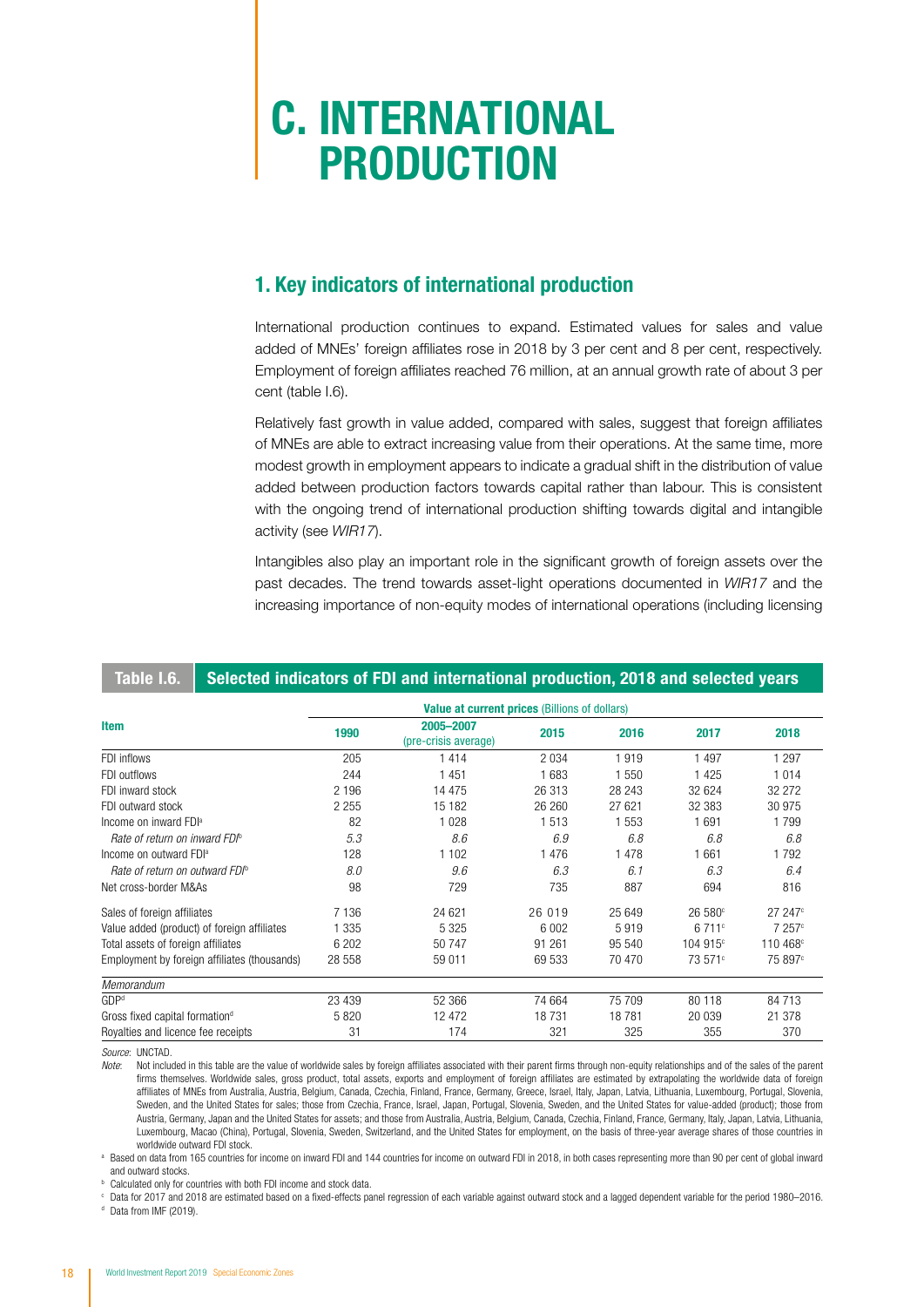and contract manufacturing) suggests that fixed assets are not the driver of this growth. The growth of total assets relative to sales over the last decade is in line with the trend in assets-to-sales ratios of the S&P500.

The rate of return on inward FDI generated by foreign affiliates in host economies remained at 6.8 per cent in 2018. After a pronounced gradual decline since 2010 it appears to have reached a plateau in the last three years, at 6.8 per cent of total FDI stock.

## 2. Internationalization trends of the largest MNEs

In 2018, seven companies entered the UNCTAD ranking of the top 100 MNEs. Three companies entered following cross-border mergers: Atlantia Spa (Italy), a construction company, which bought Spanish competitor Albertis; the new Linde Plc (United Kingdom), which emerged from the merger of two industrial gas companies, Praxair (United States) and Linde AG (Germany); and Takeda Pharmaceuticals (Japan), which acquired Shire Plc (Ireland). Four MNEs from developing countries entered the list: three Chinese State-owned MNEs (SO-MNEs), Chem China, State Grid and China MinMetals, and Tata Motors from India. Broadcom Inc exited the top 100 because of its decision to move its headquarters from Singapore to the United States, where most of its operations are based. A second MNE exited because of financial difficulties: HNA Group (China) entered a severe liquidity crisis in the second half of 2017 and has since shed more than \$40 billion in assets as it tried to pay off debt accumulated during a spree of acquisitions in the preceding years. Other companies at the bottom of the ranking slid out as the threshold of foreign assets continued to increase.

The average level of internationalization of the top 100 MNEs (the ratio of foreign over domestic assets) decreased in 2018 (table I.7). This was caused by the new Chinese entries (with large domestic operations), by a number of mergers that boosted domestic operations, and by the divestment of foreign operations by a few MNEs.

The presence of technology companies in the top 100 MNEs from developing countries is increasing. New entries in 2017 included the electrical appliance manufacturer Midea Group (China), following three major acquisitions in 2016: the home appliances business of Toshiba (Japan), the German robotics company KUKA, and Eureka, a floorcare brand, from Electrolux (Sweden). During 2018, many semiconductor MNEs from emerging economies entered joint ventures or increased investment in production capacity, with some poised to enter the list next year (e.g. SK Hynix, ASE Technologies, TWC). SK Hynix (Republic of Korea) plans to invest almost \$150 billion over the next 10 years into its semiconductor business to maintain its position as one of the world's largest chipmakers. Also, last year, Advanced Semiconductor Engineering (Taiwan Province of China) and Siliconware Precision Industries formed a new holding company, as part of the consolidation in the global semiconductor industry.

The top 100 MNEs from developing and transition economies also saw the relative growth of their foreign operations slow, on average, although the absolute growth of their foreign sales, assets and employees remained significantly higher than that of the firms in the global top 100. For both top 100 groups, foreign sales are growing faster than foreign assets and employees, in line with the increasing importance of intangibles, asset-light operations and non-equity modes of international production.

Since 2010 the number of (non-automotive) industrial MNEs in the top 100 ranking has dropped by half, from 20 to 10 in 2018. Figure I.16 shows the acquisitions and divestments of top industrial corporations (excluding automotive firms, which saw little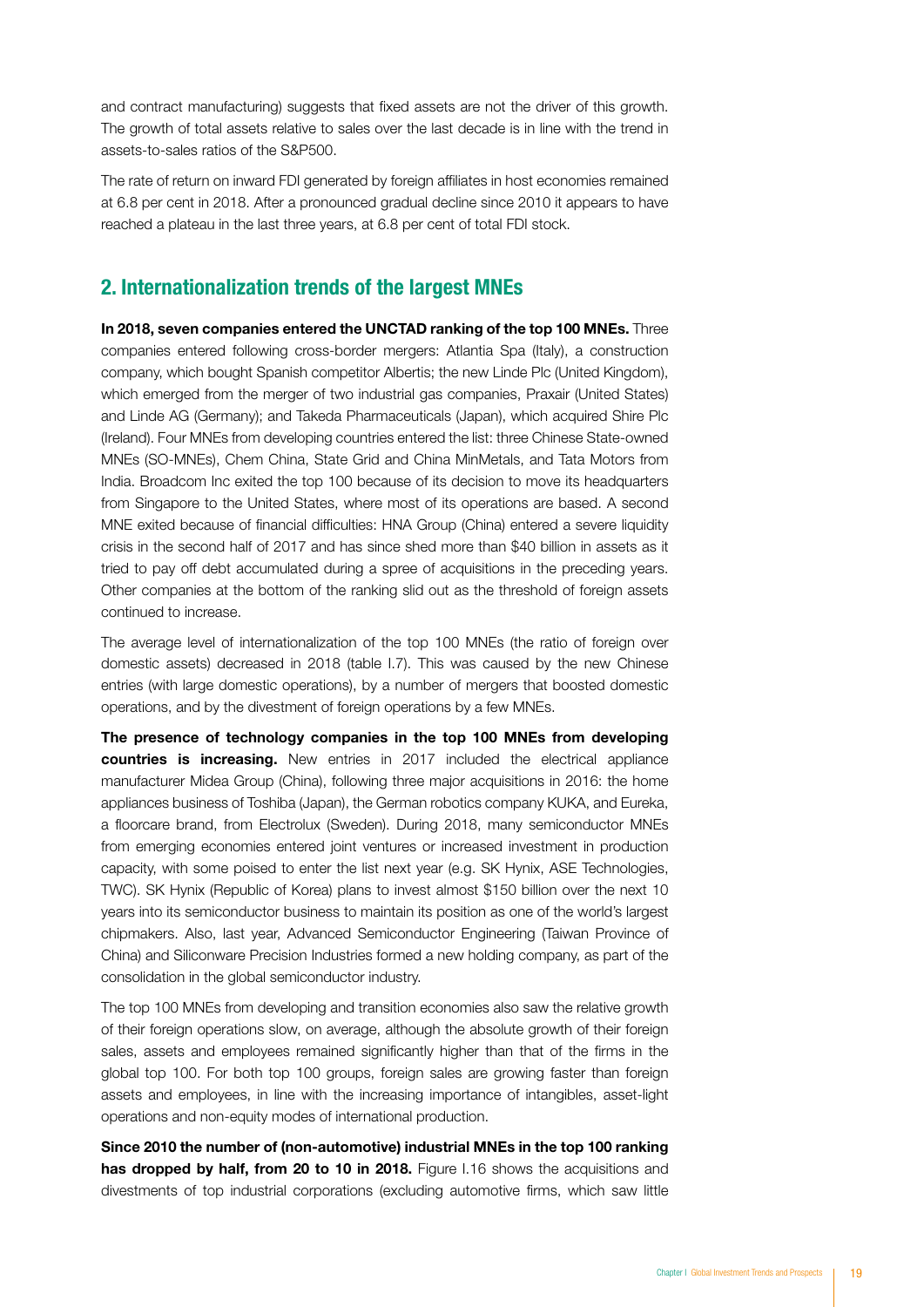Table I.7.

### Internationalization statistics of the top 100 non-financial MNEs, global and from developing and transition economies, 2016 and 2017 (Billions of dollars, thousands of employees and per cent)

|                                     |                   | <b>Global top 100 MNEs</b> |                         |                   |                         |                   | <b>Top 100 MNEs from developing</b><br>and transition economies |            |  |
|-------------------------------------|-------------------|----------------------------|-------------------------|-------------------|-------------------------|-------------------|-----------------------------------------------------------------|------------|--|
| <b>Variable</b>                     | 2016 <sup>a</sup> | 2017 <sup>a</sup>          | 2016-2017<br>Change (%) | 2018 <sup>b</sup> | 2017-2018<br>Change (%) | 2016 <sup>a</sup> | 2017                                                            | Change (%) |  |
| <b>Assets</b> (billions of dollars) |                   |                            |                         |                   |                         |                   |                                                                 |            |  |
| Foreign                             | 8 3 3 7           | 8996                       | 7.9                     | 9 2 3 1           | 2.8                     | 1895              | 2 1 1 9                                                         | 11.8       |  |
| Domestic                            | 4 8 9 4           | 5 5 3 8                    | 13.2                    | 6 2 6 2           | 14.8                    | 5 100             | 5613                                                            | 10.1       |  |
| Total                               | 13 231            | 14 5 34                    | 9.8                     | 15 492            | 7.2                     | 6995              | 7732                                                            | 10.5       |  |
| Foreign as share of total (%)       | 63                | 62                         | $-1.1$                  | 60                | $-2.3$                  | 27                | 27                                                              | 0.3        |  |
| <b>Sales</b> (billions of dollars)  |                   |                            |                         |                   |                         |                   |                                                                 |            |  |
| Foreign                             | 4765              | 5 200                      | 9.1                     | 5 5 8 7           | 8.1                     | 1 5 3 5           | 1897                                                            | 23.6       |  |
| Domestic                            | 2 7 3 7           | 2817                       | 2.9                     | 3790              | 35.5                    | 2066              | 2 5 3 7                                                         | 22.8       |  |
| Total                               | 7 502             | 8017                       | 6.9                     | 9 3 7 7           | 18.1                    | 3601              | 4 4 3 3                                                         | 23.1       |  |
| Foreign as share of total (%)       | 64                | 65                         | 1.3                     | 60                | $-5.3$                  | 43                | 43                                                              | 0.2        |  |
| <b>Employment</b> (thousands)       |                   |                            |                         |                   |                         |                   |                                                                 |            |  |
| Foreign                             | 9535              | 9662                       | 1.3                     | 9611              | 0.8                     | 4618              | 4 5 21                                                          | $-2.1$     |  |
| Domestic                            | 6920              | 7037                       | 1.7                     | 7876              | 13.8                    | 8622              | 8652                                                            | 0.4        |  |
| Total                               | 16 455            | 16 699                     | 1.5                     | 17 488            | 6.3                     | 13 240            | 13 174                                                          | $-0.5$     |  |
| Foreign as share of total (%)       | 58                | 58                         | $-0.1$                  | 55                | $-2.9$                  | 35                | 34                                                              | $-0.6$     |  |

*Source*:UNCTAD.

Note: Data refer to fiscal year results reported between 1 April of the base year and 31 March of the following year. Complete 2018 data for the top 100 MNEs from developing and transition economies are not yet available.

a Revised results

**b** Preliminary results

change) that were in the top 100 ranking in 2010, those that are still in the ranking (above the line) and those that dropped out (below the line).

The decline in the number of industrial MNEs in the ranking is only partly the result of the growing presence of technology and digital companies. It is also driven by the scaling-down of industrial conglomerates. Industrial MNEs disappearing from the top ranking or losing positions are often undergoing restructuring programmes to focus on their core business. Of those that left the ranking, ThyssenKrupp (Germany) – after a series of divestments – announced that it will spin off its lift business. Similarly, ABB (Switzerland) announced the sale of its power-grid division to Hitachi (Japan) in December.

Other industrial MNEs are still in the 2018 ranking, often as a result of M&As. Examples of mergers between traditional industrial companies include the new Linde Plc (United Kingdom), DowDuPont (United States) and LafargeHolcim (Switzerland). Others acquired major competitors: in 2018 Bayer Ag (Germany) purchased Monsanto (United States), and United Technologies Corp (United States) bought Rockwell Collins (United States). Post-merger moves to shed non-core businesses or to realize synergies could negatively affect the ranking in the top 100 of these companies. For example, United Technologies already announced it will split into three companies, with the aviation business remaining the largest. Similarly, DowDuPont (merged in 2017) is splitting this year into three more focused companies. LafargeHolcim (merged in 2015) has already sold its business in Indonesia and plans to sell assets in South-East Asia for \$2 billion over the next five years.

The downsizing of industrial MNEs appears to be a general trend. For example, Siemens (Germany) floated its medical equipment business to attract investors for businesses outside its core industrial engineering operations, and it separated its wind power operations. In 2018, Siemens announced that it will spin off its gas and power operations into an independent company to be listed next year. The most dramatic restructuring is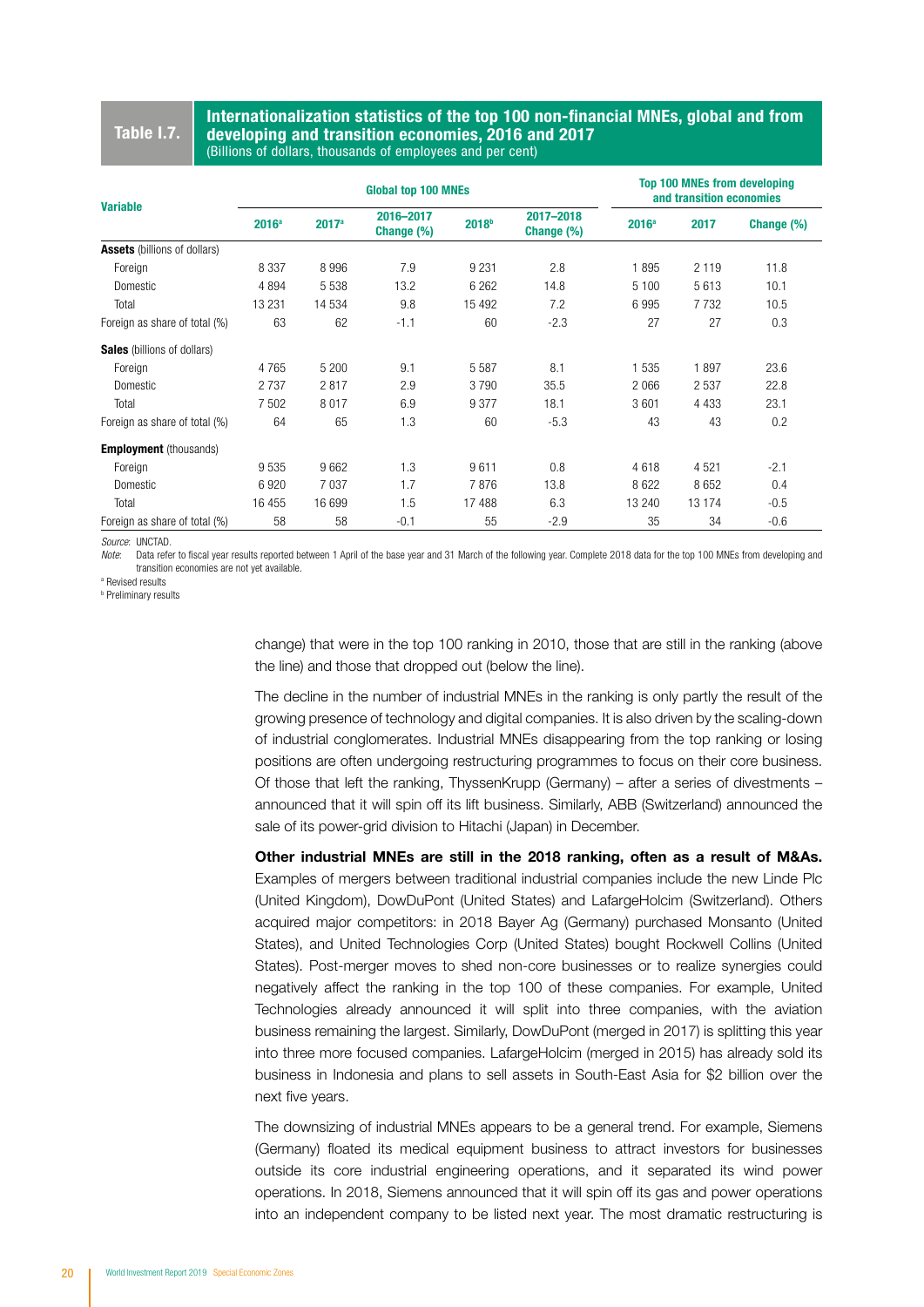## Top industrial MNEs' total divestments and investments (foreign and domestic), Figure I.16. **Figure I.16. Cumulative 2010–2018** (Billions of dollars)





*Source*: UNCTAD, based on information from Refinitiv Eikon.

*Note*: The figure lists non-automotive industrial firms in the 2010 ranking of the global top 100 MNEs. Firms above the line are still in the 2019 ranking. In 2010, in place of the three merged companies there were either one company (Dow Chemical, Linde AG) or two (Lafarge and Holcim). Caterpillar Inc (United States) and ABB Ltd (Switzerland) exited the ranking despite acquisitions as these were either domestic or not large enough to stay above the threshold level of foreign assets for the top 100 list.

represented by General Electric (United States), which was at the top of the ranking for many years and is now sliding down the list following a series of divestments totalling more than \$120 billion at the end of 2018. These divestments started in 2016 with its financial services division, which until then provided about half of the group's profits, and will ultimately reduce the company's sectors of operation from more than 10 to just two: aviation and power.

The shedding of non-core businesses by industrial conglomerates in the top 100 has also been the result of pressure from shareholders. Conglomerates' shares are no longer commanding a premium as in the past but are trading at a discount. Active hedge fund managers have been playing a key role behind the trend, as in the case of Cevian pushing for the break-up of ThyssenKrupp, and ABB and Third Point influencing United Technologies.

In 2018, top global companies invested more than \$350 billion in R&D, representing over a third of business-funded R&D worldwide. The top 100 list includes global leaders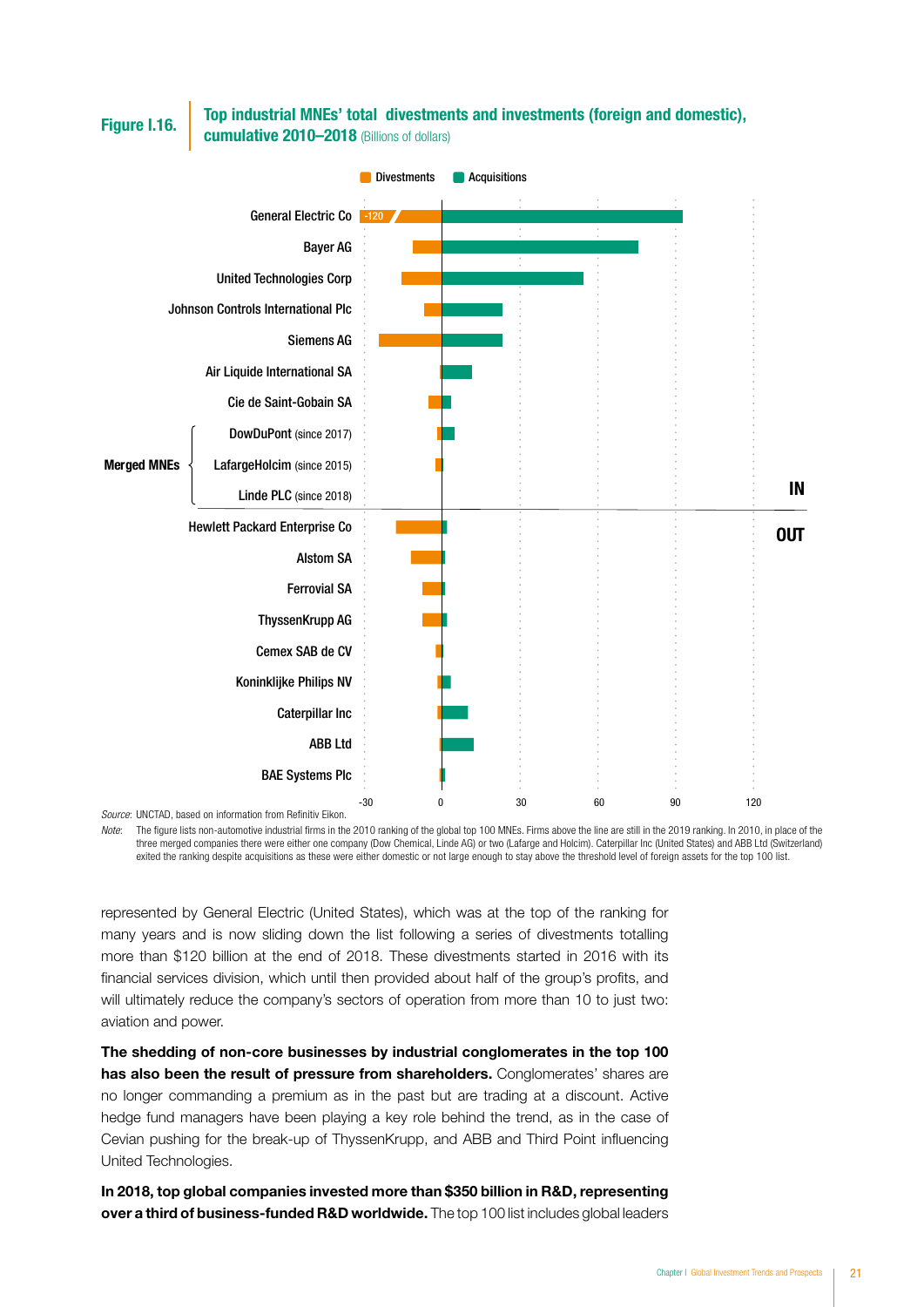in the key industries contributing to R&D: ICT, pharmaceuticals and automotive. The top three R&D investors were all from technology and digital industries: Amazon.com (United States) with almost \$29 billion of expenditures in 2018, followed by Alphabet (United States) with \$21 billion, and Samsung Electronics (Republic of Korea) with \$17 billion. Including in the sample the top 100 MNEs from developing and transition economies produces a list of the top 20 R&D investors that captures a large part of innovation expenditures across the world. The top innovators are concentrated among technology MNEs from the United States and a few emerging economies (mainly the Republic of Korea and China), followed by developed-economy pharmaceutical and automotive firms (table I.8). Among the top MNEs, global international traders, utilities and extractive companies invested the least in R&D. Top R&D investors from emerging economies were – after Samsung Electronics – Huawei Technologies (China) with \$15 billion, and China Mobile (China) with \$6 billion.2

Given the differences in size between MNEs, the absolute value of R&D expenditures is not a reliable guide to the importance of R&D in maintaining a company's competitive edge. For example, the oil company Sinopec (China) invested \$1.2 billion in R&D in 2018, representing only 0.3 per cent of its revenues. Thus, especially for the ranking of MNEs from developing and transition economies, it is more indicative to look at R&D expenditure as a percentage of total revenue (i.e. R&D intensity). This changes the ranking among industries, with pharmaceuticals showing the highest intensities.

In the top 100 MNEs from developing and transition economies, only a few spend more than 5 per cent of sales on R&D. This is due mostly to the industry composition of the list and the prevalence of big industrial or extractive conglomerates (table I.9). However, even comparing like for like industries, the R&D expenditures by companies from developing countries remain lower. For example, comparing the R&D intensity in the automotive industry shows an average of 1.2 per cent for the two companies in the developing-country list (Hyundai and Tata Motors), compared with 4.7 per cent in the global list (11 companies).

## Table I.8. Top 20 R&D investors from the top 100 MNEs (global and developing and transition economies), by expenditure, 2018 (Billions of dollars, R&D intensity)

| <b>Ranking</b> | <b>Company</b>                 | <b>Country</b>       | <b>Industry</b> | <b>R&amp;D</b><br>expenditures<br>(\$ billion) | <b>R&amp;D</b><br>intensity |
|----------------|--------------------------------|----------------------|-----------------|------------------------------------------------|-----------------------------|
|                | Amazon.com, Inc.               | <b>United States</b> | Tech            | 28.8                                           | 12.4                        |
| $\overline{c}$ | Alphabet Inc                   | <b>United States</b> | Tech            | 21.4                                           | 15.7                        |
| 3              | Samsung Electronics Co. Ltd.   | Korea, Rep. of       | Tech            | 16.5                                           | 7.5                         |
| 4              | Huawei Technologies            | China                | Tech            | 15.3                                           | 14.1                        |
| 5              | Microsoft Corp                 | <b>United States</b> | Tech            | 14.7                                           | 13.3                        |
| 6              | Apple Inc                      | <b>United States</b> | Tech            | 14.2                                           | 5.4                         |
| 7              | Intel Corp                     | <b>United States</b> | <b>Tech</b>     | 13.5                                           | 19.1                        |
| 8              | Roche Holding AG               | Switzerland          | Pharmaceuticals | 12.3                                           | 20.3                        |
| 9              | Johnson & Johnson              | <b>United States</b> | Pharmaceuticals | 10.8                                           | 13.2                        |
| 10             | Toyota Motor Corp <sup>a</sup> | Japan                | Automotive      | 10.0                                           | 3.6                         |
| 11             | Volkswagen AG                  | Germany              | Automotive      | 9.6                                            | 3.4                         |
| 12             | Novartis AG                    | Switzerland          | Pharmaceuticals | 9.1                                            | 16.5                        |
| 13             | Robert Bosch GmbH              | Germany              | Automotive      | 8.7                                            | 9.2                         |
| 14             | Ford Motor Co                  | <b>United States</b> | Automotive      | 8.2                                            | 5.1                         |
| 15             | Pfizer Inc.                    | <b>United States</b> | Pharmaceuticals | 8.0                                            | 14.9                        |
| 16             | General Motors Co              | <b>United States</b> | Automotive      | 7.8                                            | 5.3                         |
| 17             | Daimler AG                     | Germany              | Automotive      | 7.5                                            | 3.9                         |
| 18             | Honda Motor Co Ltd             | Japan                | Automotive      | 7.3                                            | 5.1                         |
| 19             | Sanofi                         | France               | Pharmaceuticals | 6.7                                            | 16.0                        |
| 20             | Siemens AG                     | Germany              | Industrial      | 6.4                                            | 6.7                         |

**Source: UNCTAD, based on information from Refinitiv Eikon and Orbis.** a 2017 data.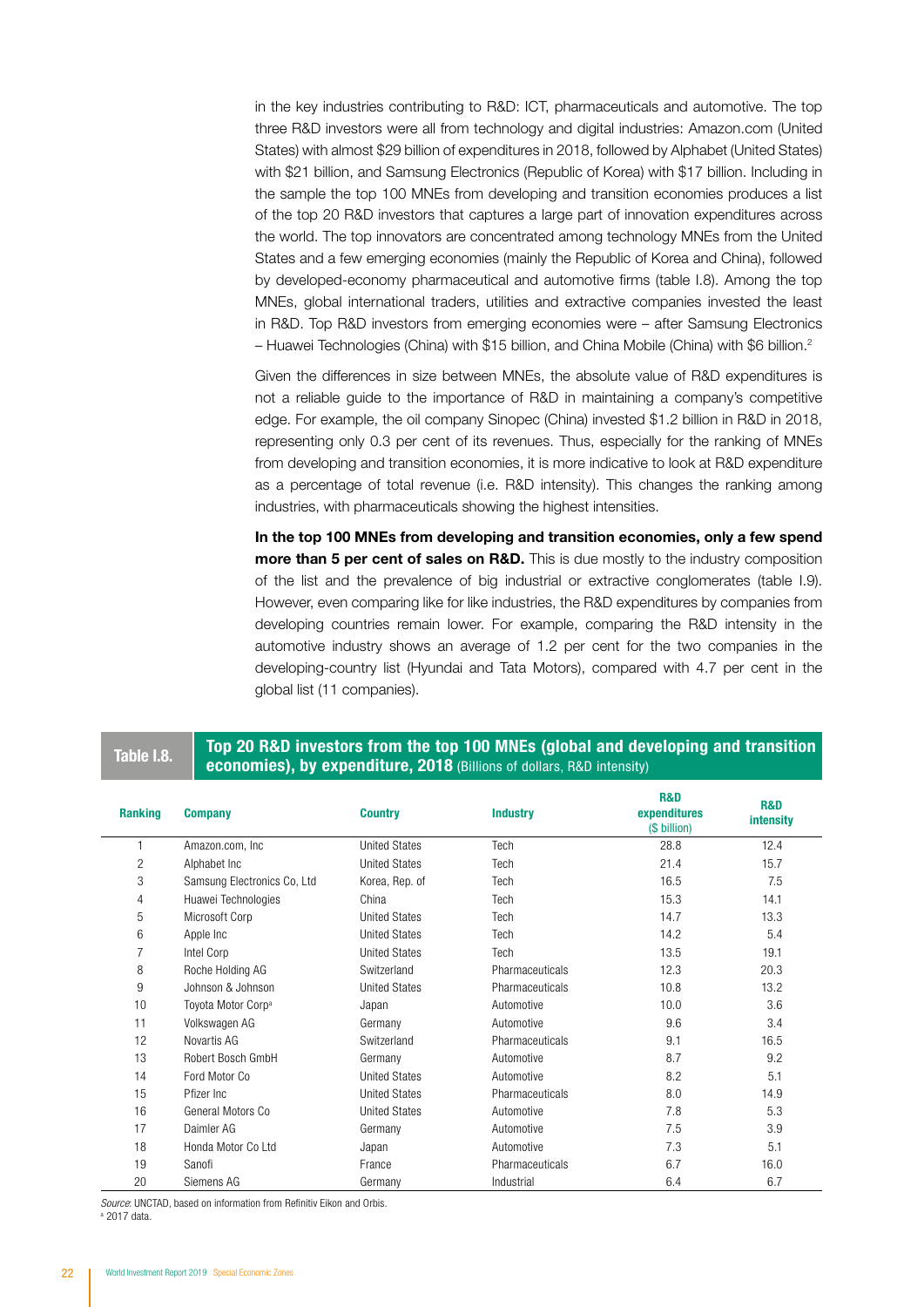## Table I.9. Top 15 R&D investors among the top 100 MNEs from developing and transition economies, 2017 (Millions of dollars, R&D intensity)

| <b>Ranking</b> | <b>Company</b>                           | <b>Country</b>           | <b>Industry</b> | <b>R&amp;D expenditures</b> | <b>R&amp;D intensity</b> |
|----------------|------------------------------------------|--------------------------|-----------------|-----------------------------|--------------------------|
|                | Huawei                                   | China                    | Tech            | 15 300                      | 14.1                     |
| 2              | United Microelectronics Corp             | Taiwan Province of China | Tech            | 424                         | 8.5                      |
| 3              | Samsung Electronics Co. Ltd.             | Korea, Rep. of           | Tech            | 16 451                      | 7.5                      |
| 4              | Tencent Holdings Ltd                     | China                    | Tech            | 3465                        | 7.3                      |
| 5              | China Mobile Ltd                         | China                    | Telecom         | 6421                        | 5.9                      |
| 6              | SK Hynix Inc                             | Korea, Rep. of           | Tech            | 2047                        | 5.6                      |
| 7              | Cheng Shin Rubber Industry Co, Ltd       | Taiwan Province of China | Industrial      | 173                         | 4.8                      |
| 8              | Advanced Semiconductor Engineering Inc   | Taiwan Province of China | Tech            | 394                         | 4.0                      |
| 9              | Midea Group Co Ltd                       | China                    | Tech            | 1 2 1 8                     | 3.1                      |
| 10             | Lenovo Group Ltd                         | China                    | Tech            | 1 2 7 4                     | 2.8                      |
| 11             | Qingdao Haier Co Ltd                     | China                    | Industrial      | 739                         | 2.7                      |
| 12             | Oil and Natural Gas Corp Ltd             | India                    | Extractives     | 1 2 3 6                     | 2.2                      |
| 13             | POU Chen Corp                            | Taiwan Province of China | Industrial      | 203                         | 2.1                      |
| 14             | China Communications Construction Co Ltd | China                    | Construction    | 1 457                       | 2.0                      |
| 15             | <b>Wistron Corp</b>                      | Taiwan Province of China | Tech            | 469                         | 1.6                      |

*Source*: UNCTAD, based on information from Refinitiv Fikon and Orbis.

FDI in R&D activities is growing. MNEs establish R&D activities abroad to locate close to markets, to access pools of skilled resources, or to cluster near knowledge centres. R&D-related greenfield investment projects are significant in number and growing. During the last five years 5,300 R&D projects were announced, representing about 6 per cent of all investment projects, and up from 4,000 in the previous five years. For pharmaceutical companies, R&D-related projects can account for as much as 17 per cent of all greenfield projects (figure I.17). Software and IT services follow, with about 15 per cent of their greenfield projects related to R&D.

## Figure I.17. **R&D-related projects as a share of total announced projects,**<br>by industry, 2010–2018 (Per cent of projects)



*Source*: UNCTAD, based on information from Financial Times Ltd fDi Markets, (www.fdimarkets.com).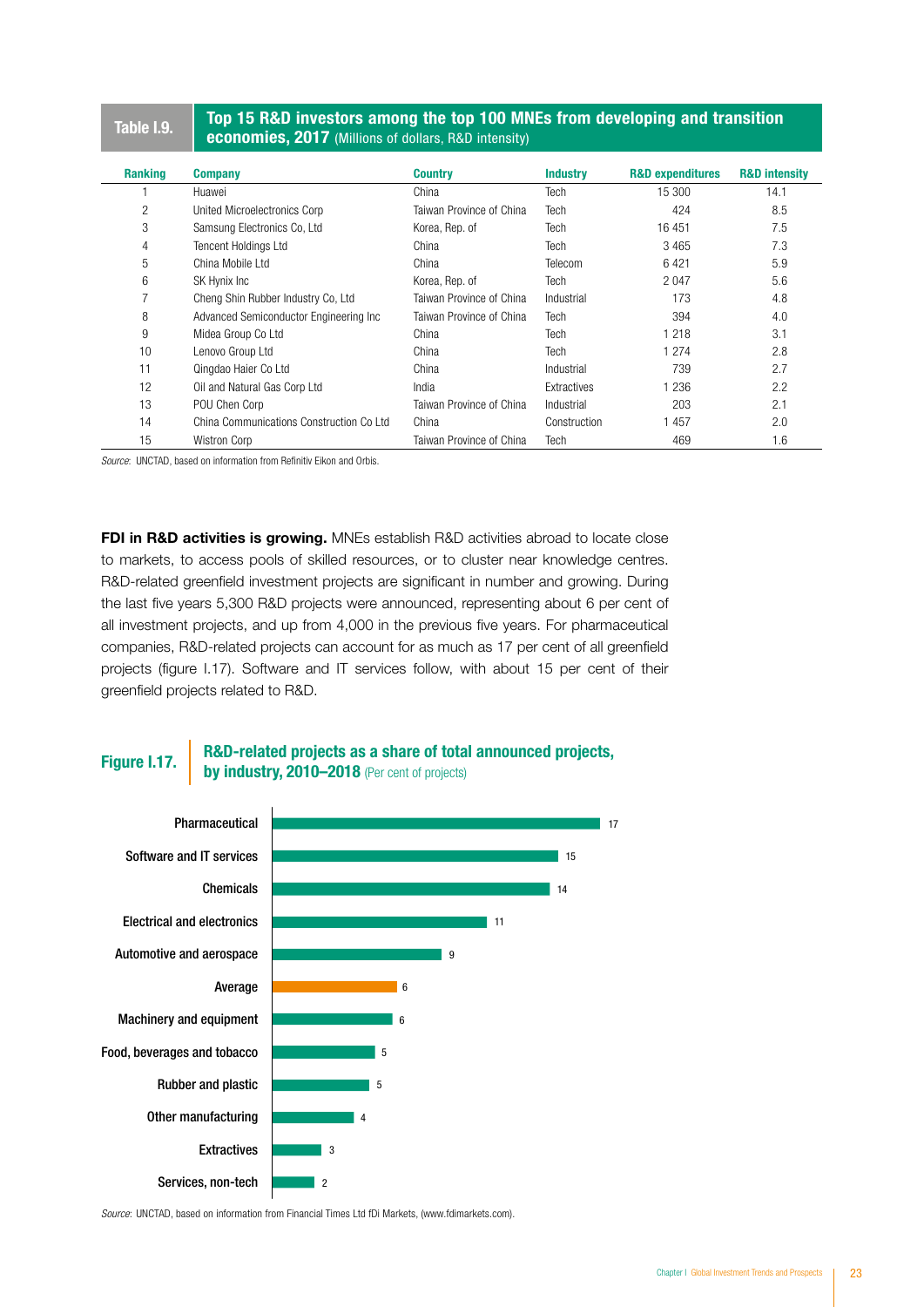The majority of R&D-related FDI projects is in relatively lower value added design, development and testing activities, rather than basic research. These activities are also driving most of the growth in R&D projects abroad. Such projects may seek to access lower-cost skilled resources or to locate closer to markets where the research phase is aimed at adapting products to different consumer needs.

Developing and transition economies capture 45 per cent of all innovation-related FDI. Projects in developing Asia are transforming some economies, including Singapore, Hong Kong (China), India and Malaysia, into global hubs of applied research. The share of R&D projects directed towards other developing regions is smaller (figure I.18).



*Source*: UNCTAD, based on Financial Times Ltd, fDi Markets (www.fdimarkets.com).

## 3. State-owned multinational enterprises

**The total number of SO-MNEs<sup>3</sup> is stable.** The 2019 update of UNCTAD's database of SO-MNEs includes close to 1,500 firms, as in 2017. Last year, three new SO-MNEs – ChemChina, State Grid of China and China Minmetals – entered the top 100 MNEs ranking, bringing the number of SO-MNEs in the top 100 to 16 in all, one more than in 2017. These SO-MNEs include five from China and 11 with developed-country shareholdings (table I.10).

Overall, about 10 per cent of companies in the database are new entrants. In the majority of cases, the new entrants are SO-MNEs from major emerging markets that have newly opened subsidiaries abroad. These have replaced an equal number of SO-MNEs that left the data set for various reasons:

- State ownership shrank below 10 per cent. An example is the French utilities company Veolia Environment.
- The SO-MNE dissolved or went bankrupt. Examples include Italian terminal services company Alitalia Servizi and Russian aircraft company Oboronprom.
- The SO-MNE merged or was taken over by other companies. For example, CPFL Energia from Brazil was acquired by another SO-MNE, State Grid of China. Another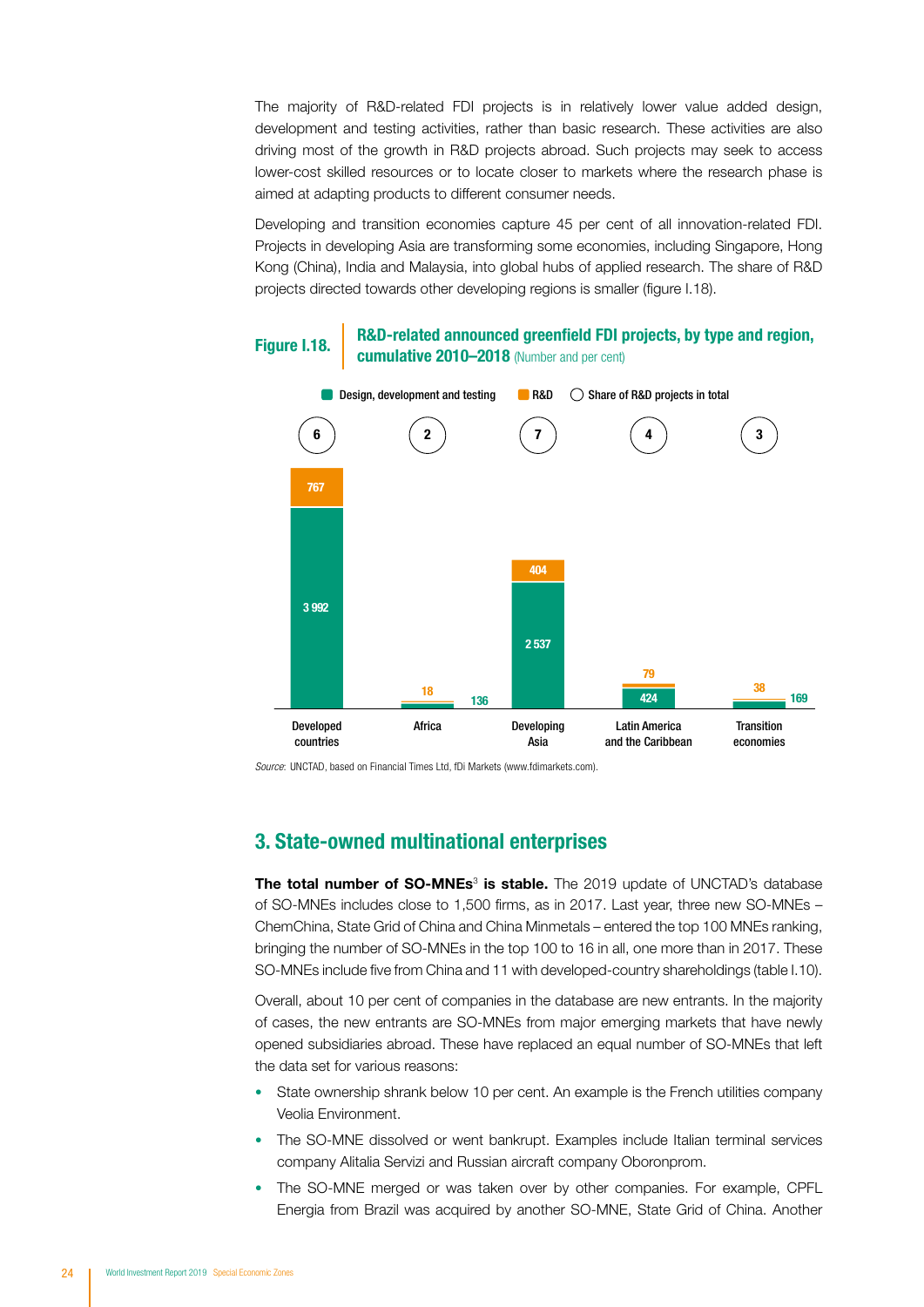## Table I.10. SO-MNEs in the UNCTAD ranking of the top 100 MNEs, 2017 and 2019

| <b>Ranking in</b><br><b>WIR19</b> | <b>Ranking in</b><br><b>WIR17</b> | <b>Company</b>                           | <b>Home economy</b> | <b>Industry</b>                           |
|-----------------------------------|-----------------------------------|------------------------------------------|---------------------|-------------------------------------------|
| 6                                 | (6)                               | Volkswagen Group                         | Germany             | Motor vehicles                            |
| 18                                | (18)                              | Enel SpA                                 | Italy               | Electricity, gas and water                |
| 28                                | (27)                              | Deutsche Telekom AG                      | Germany             | Telecommunication                         |
| 30                                | (33)                              | EDF SA                                   | France              | Electricity, gas and water                |
| 32                                | (23)                              | Eni SpA                                  | Italy               | Petroleum refining and related industries |
| 40                                | (81)                              | China COSCO Shipping Corp Ltd            | China               | Transport and storage                     |
| 42                                | (54)                              | Nippon Telegraph & Telephone Corp        | Japan               | Telecommunication                         |
| 50                                | (46)                              | Airbus SE                                | France              | Aircraft                                  |
| 51                                | (37)                              | Engie                                    | France              | Electricity, gas and water                |
| 52                                | (52)                              | Orange SA                                | France              | Telecommunication                         |
| 56                                | (44)                              | China National Offshore Oil Corp (CNOOC) | China               | Mining, quarrying and petroleum           |
| 59                                | (55)                              | Equinor ASA                              | Norway              | Petroleum refining and related industries |
| 62                                | $\left(  \right)$                 | State Grid Corp of China                 | China               | Electricity, gas and water                |
| 67                                | $\left(  \right)$                 | China National Chemical Corp (ChemChina) | China               | Chemicals and allied products             |
| 69                                | (68)                              | <b>Renault SA</b>                        | France              | Motor vehicles                            |
| 97                                | ()                                | China Minmetals Corp (CMC)               | China               | Metals and metal products                 |

*Source*: UNCTAD.

## Figure I.19. Distribution of SO-MNEs by ownership, governance and size, 2018 (Per cent)



*Source*: UNCTAD.

*Note*: Majority-owned shares in voting rights greater than 50 per cent; minority includes golden shares; large have total assets over \$5 billion.

example involves Tri-ring Group, a Chinese provincial SO-MNE, which was purchased by a private company, the Wuhan Kingold Industrial Group.

The resulting geographical distribution of SO-MNEs did not change significantly compared with that reported in *WIR17*. European SO-MNEs accounted for a little more than a third of all SO-MNEs, and another 45 per cent were in China and other developing Asian economies.

### SO-MNEs vary considerably:

*Ownership:* The influence governments can exercise on companies varies significantly according to their shareholding, from minority participation (or golden share) to majority (or total ownership). Although it is possible for governments holding a minority stake or a golden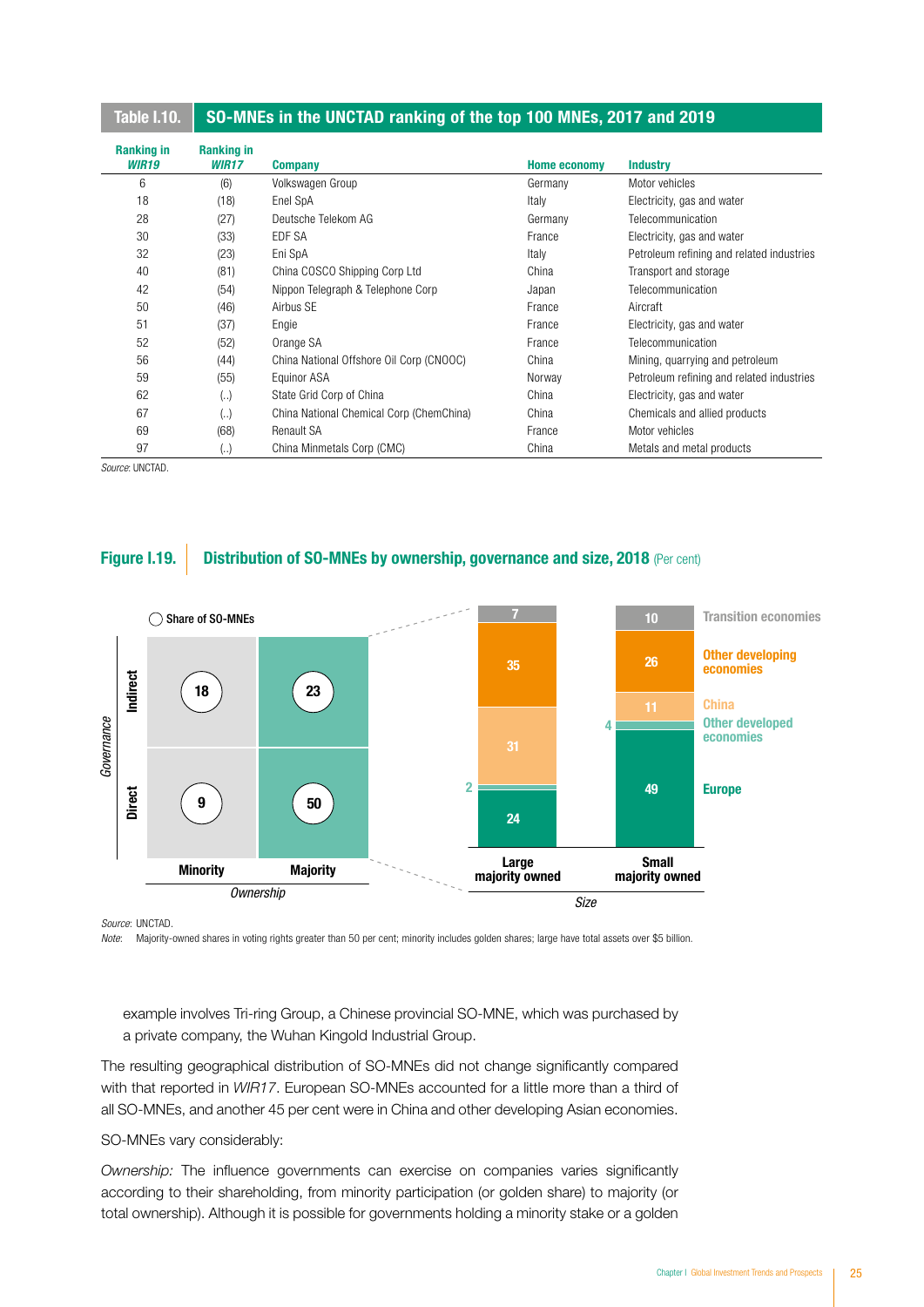share to exercise significant control over SOEs, their influence is felt more when they hold a majority shareholding; 73 per cent of SO-MNEs are majority owned (figure I.19).

*Governance*: State ownership can be exercised either directly through share ownership by the government, or indirectly when shares are held by State-owned entities such as sovereign wealth funds, government pension funds or central banks. Indirect participations are often smaller. In some cases, such as in Malaysia, Singapore and West Asian countries, sovereign wealth or investment funds can own majority participations. Some sovereign wealth funds, such as Norway's Government Pension Fund Global, can be very influential even through minor shareholdings (Cuervo-Cazurra, 2018). Finally, State ownership is increasingly exercised through multiple shareholders, combining sovereign wealth funds, pension funds and other SOEs.

*Size and transnationality*: Many smaller SO-MNEs have few foreign affiliates, often in neighbouring countries, and their overseas presence remains stable over time. Large SO-MNEs have in recent years more actively invested and expanded abroad. The geographical distribution of SO-MNEs changes significantly depending on their size and on the level of participation held by the State. SO-MNEs from emerging economies are, on average, predominantly majority owned and large. The nine SO-MNEs in the top 100 with a minority State participation are all from developed countries. In Europe, many relatively small utility, transportation or bank SOEs – often owned at the subnational level – maintain a few affiliates in neighbouring countries due to the integrated nature of the region's economies and small national territories. These SOEs account for almost half of majority-owned SO-MNEs with assets under \$5 billion. In developed countries, many large SO-MNEs were (partially or fully) privatized in the 1990s. As a result, SO-MNEs in developed economies are split among small but majority-held SO-MNEs and a few large but minority-controlled SO-MNEs.

SO-MNEs' M&A activity is slowing down. Until 2012, the growth in cross-border deals was in line with the growth in the number of SO-MNEs, with increasing numbers of emergingmarkets SO-MNEs internationalizing their operations (figure I.20). In the last five years, however, cross-border acquisitions from emerging markets have been on a downward trend, mostly due to increasing concerns about competition and foreign State ownership of

## Figure I.20. Cross-border acquisitions by majority-owned SO-MNEs, number and share of total value by home region, 1995–2018 (Number and per cent)



*Source*: UNCTAD, based on information from Refinitiv Eikon.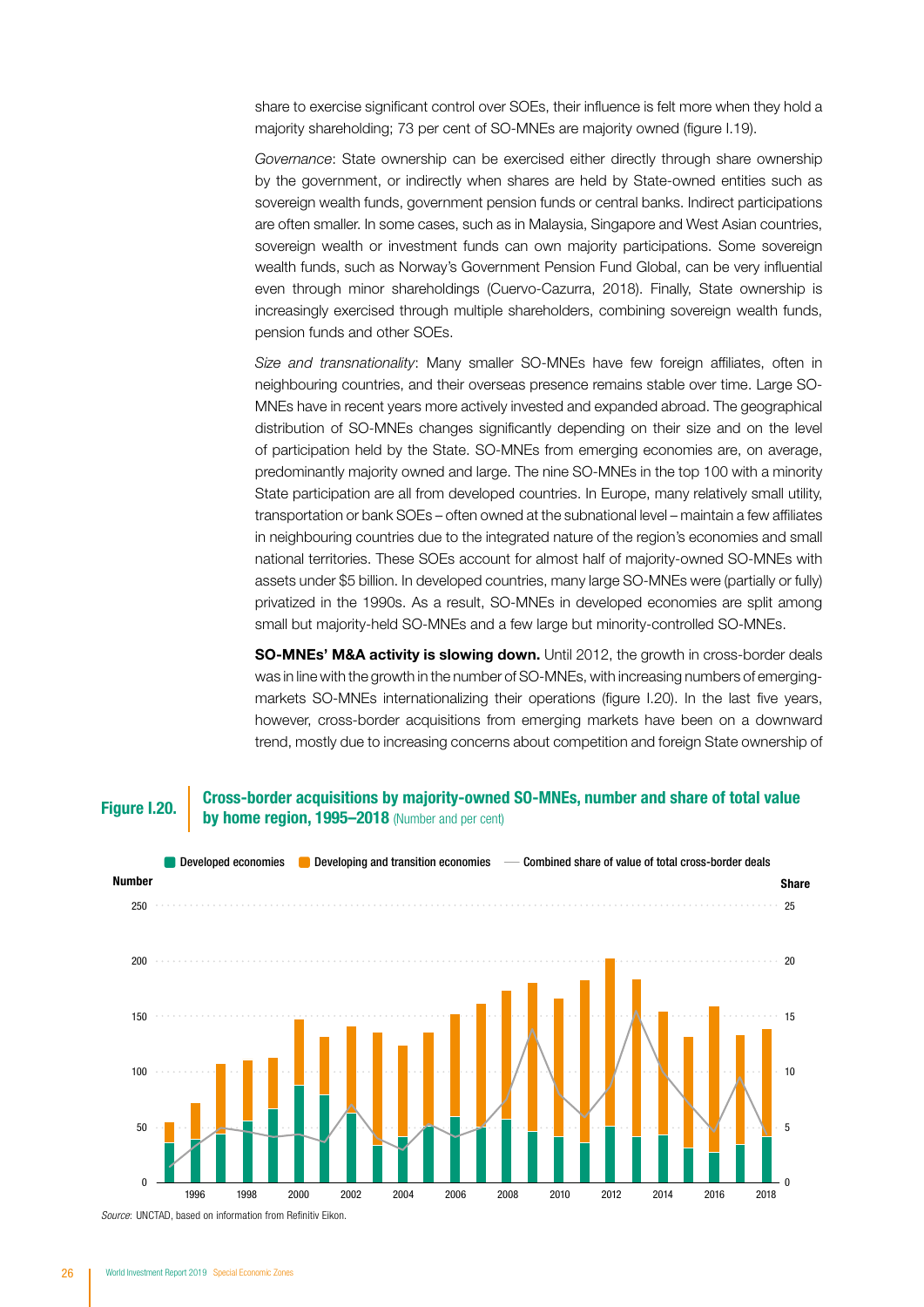domestic assets and mounting scrutiny of acquisitions, especially in the United States and Europe. (See also chapter III on investment measures related to national security.)

The number of SO-MNEs' cross-border acquisitions has never accounted for more than 2 per cent of the total number of deals, but such deals are typically larger than the average value of international deals. The value of SO-MNEs' cross-border acquisitions accounted for less than 7 per cent of the total in the last five years, down from almost 10 per cent between 2009 and 2013. The spike in 2009 was due to a general decline in all crossborder deals, but the spikes recorded in 2002, 2013 and 2017 are all explained by very large single transactions. In 2002, Swedish majority State-owned Telia AB merged with Finnish majority State-owned Sonera Corp to create a single telecommunication group worth \$6.3 billion. In 2013, Russian oil company Rosneft purchased TNK-BP Ltd for \$55 billion. And in 2017, Chinese chemical giant ChemChina purchased Swiss group Syngenta for almost \$42 billion.

Over the 2010–2018 period, the highest numbers of acquisitions by SO-MNEs occurred in utilities, followed by the hydrocarbon and mining industries. These three industries together attracted almost half of all deals (figure I.21). Other attractive industries were financial services and real estate. High-technology industries, including both hardware providers and software and IT services, accounted for 5 per cent of the acquisitions. This industry breakdown largely holds across SO-MNE home regions, except in the mining industry, where SO-MNEs from emerging markets target foreign mining companies more often than SO-MNEs from developed economies do.

SO-MNEs' cross-border acquisitions by industry, cumulative 2010–2018 **Figure I.21. SU-MNES' Cross-DOTO** 



*Source*: UNCTAD, based on information from Refinitiv Eikon.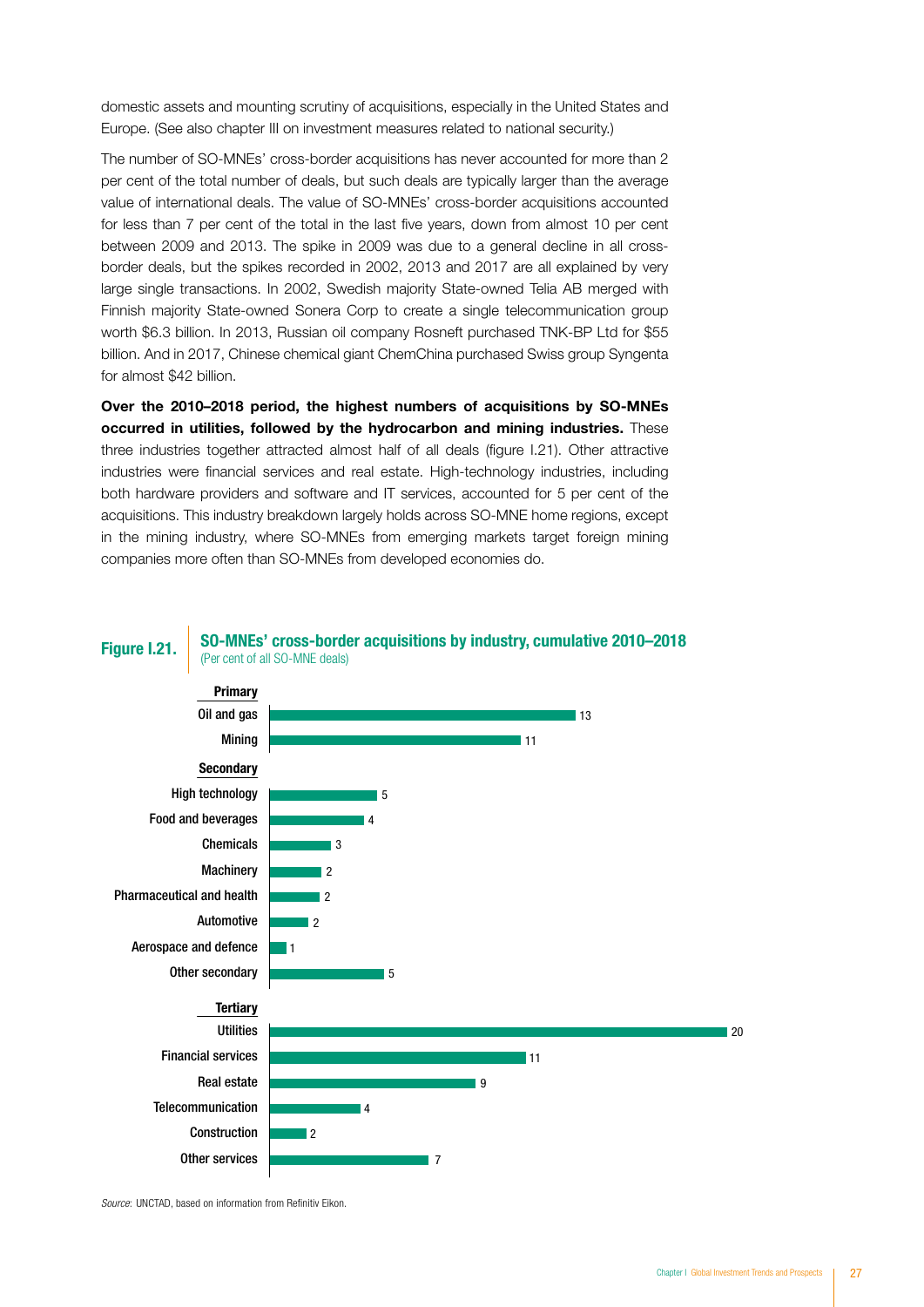# D. THE GLOBAL FDI NETWORK

A new view on bilateral investment relationships. Bilateral FDI stock data from the balance of payments focus on *direct* investment relationships among countries. They provide a granular and detailed map of the relative positions of countries in the global investment network, showing where financial claims and liabilities are created and where they are held. (Bilateral FDI data are accessible at UNCTAD Stat.)

The direct investor perspective is significantly affected by financial centres and investment hubs, which play a systemic role in global FDI. An alternative view by *ultimate investor* reveals some key underlying patterns – where the investment decision is made, where the capital is originated, who bears the risks and reaps the benefits of the investment – that can be more relevant in the analysis of international production. In the special case of *round-tripping,* the ultimate investor perspective unveils the underlying domestic nature of a foreign direct investment.

UNCTAD has created a new database of bilateral investment positions by ultimate investors for more than 100 recipient countries, covering about 95 per cent of total FDI stock and including many developing countries (box I.1). In addition to its analytical value for mapping international production, a comprehensive picture of the global FDI network by ultimate investors can provide important policy insights. Such information can inform policy areas such as the coverage of international investment treaties, national policies to attract and facilitate foreign investment and ongoing efforts to reform the international tax system (*WIR15* and *WIR16*).

UNCTAD FDI estimates by ultimate investing country (UIC) highlight the leading role of large industrial economies in global investment (table I.11). The rankings of bilateral FDI links based on UIC versus direct investors are considerably different: only two of the top 10 FDI links based on UIC appeared in the top 10 ranking based on direct investors in 2017. This difference highlights the prominent role that investment hubs now play as a tool for investors.

Comparing the current picture based on ultimate investors with the picture based on direct investors as of 2005 shows that the difference then was not as pronounced. That indicates that investors' reliance on investment hubs to channel their FDI has become far more significant over the past decade. The discrepancy between the two rankings – by direct and by ultimate investor – could narrow over the next few years, however, as a result of initiatives to tackle tax avoidance.

Table I.11 reveals that cross-border investment from the United States to China is far more significant than direct investment data would suggest. Based on estimates by ultimate investors, FDI by United States MNEs in China features among the 10 largest bilateral investment stocks worldwide, accounting for some 10 per cent of total Chinese inward FDI. Yet according to official FDI data, that share is only 3 per cent, as much of the FDI from United States MNEs has been channeled through (mainly regional) investment hubs, including Singapore and Hong Kong (China). FDI estimates based on UICs thus provide a more accurate perspective on the bilateral investment relationship between the United States and China, as well as intra-firm trade between United States MNEs and their Chinese foreign affiliates.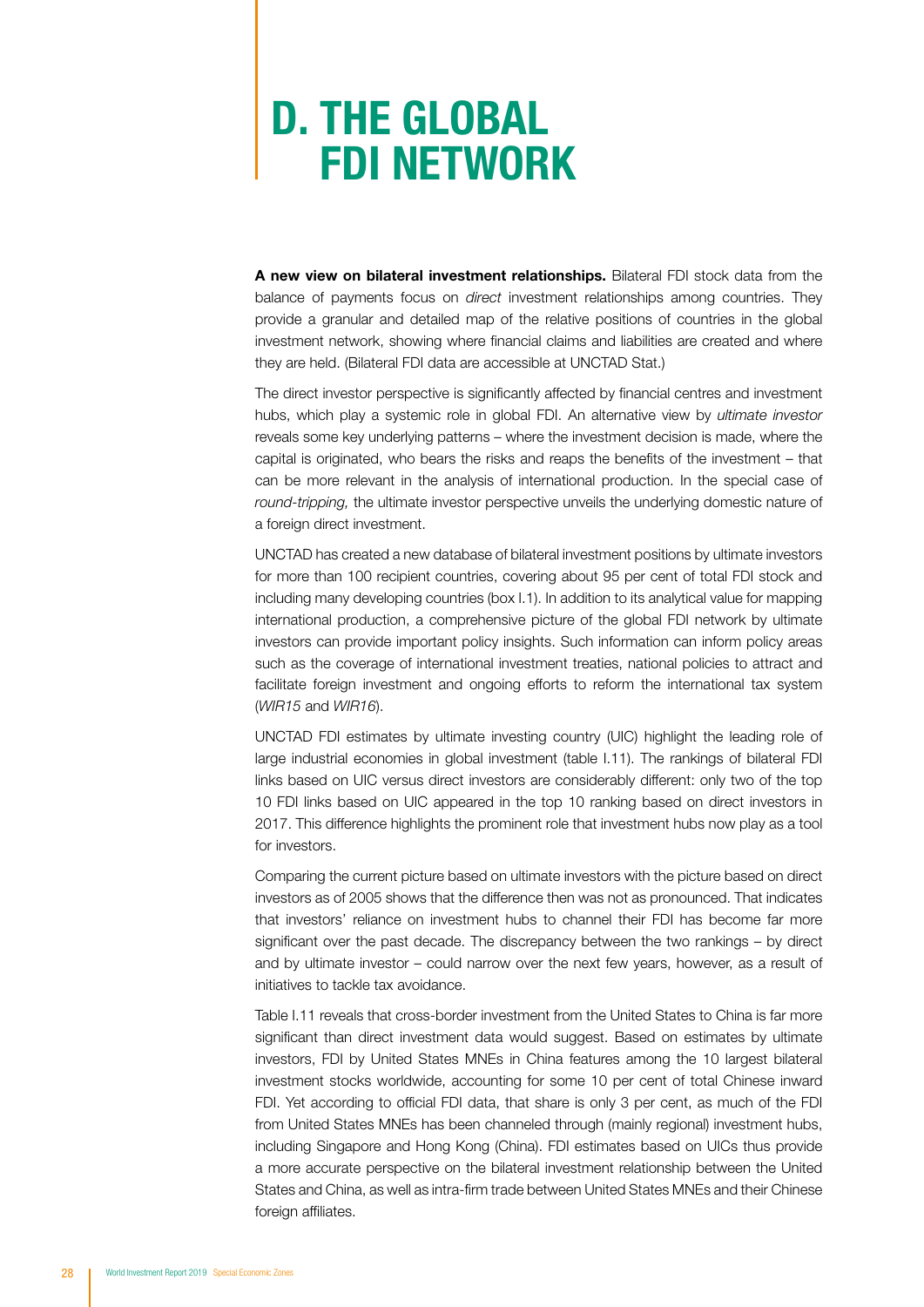|                      | <b>Bilateral FDI by direct investor (data)</b> |                                                       |                                                                               |  |
|----------------------|------------------------------------------------|-------------------------------------------------------|-------------------------------------------------------------------------------|--|
| <b>Investor</b>      | <b>Recipient</b>                               | <b>Rank 2017</b>                                      | <b>Rank 2005</b>                                                              |  |
| United Kingdom       | <b>United States</b>                           | 6                                                     |                                                                               |  |
| Hong Kong, China     | China                                          |                                                       | 2                                                                             |  |
| Japan                | <b>United States</b>                           | 11                                                    | 5                                                                             |  |
| Canada               | <b>United States</b>                           | 12                                                    |                                                                               |  |
| <b>United States</b> | United Kingdom                                 | 15                                                    | 3                                                                             |  |
| Germany              | <b>United States</b>                           | 20                                                    | 6                                                                             |  |
| <b>United States</b> | Canada                                         | 18                                                    | 4                                                                             |  |
| Switzerland          | <b>United States</b>                           | 21                                                    | 12                                                                            |  |
| France               | <b>United States</b>                           | 27                                                    | 13                                                                            |  |
| <b>United States</b> | China                                          | $30+$                                                 | $30+$                                                                         |  |
|                      |                                                | <b>Bilateral FDI by ultimate investor (estimates)</b> | Top 10 FDI links by ultimate investor, estimated bilateral inward stock, 2017 |  |

*Source*: Bilateral FDI by ultimate investing countries: UNCTAD estimates. Bilateral FDI by direct investing countries: UNCTAD bilateral FDI database (complemented by data on investment from and to special purpose entities).

The ultimate investor perspective, when applied to FDI from the European Union to the United Kingdom (relevant to the current discussion on *Brexit*), results in the opposite effect. The share of EU firms as ultimate investors in the United Kingdom remains sizeable at 33 per cent, but it is nonetheless lower than the 47 per cent measured by standard bilateral FDI data. Official data are affected by major investments hubs located within the EU, which channel FDI from UICs located elsewhere.

Regional integration. According to standard bilateral FDI data, cross-border investment within the same geographic region accounts for about half of total FDI stock (figure I.22). This share has been stable since 2005 (46 per cent of total stock in 2017, compared with 49 per cent in 2005). Such intraregional investment is particularly high in Europe and Asia, accounting for 81 and 47 per cent of these regions' total inward FDI, respectively. In Africa, this share is only 10 per cent, similar to the ratio in Latin America and the Caribbean (11 per cent). The regional proportion of total GVC flows is also low in Africa, as well as in Latin America and the Caribbean (see *WIR13*, figure IV.10).4 Modest intraregional FDI and GVC flows in these regions suggest that regional economic cooperation initiatives still have significant potential to promote regional trade and investment links.

Yet the share of intraregional investment in global FDI decreases from 46 to 38 per cent when bilateral FDI is based on UICs. This illustrates the outsized role that regional investment hubs play in intraregional investment flow. For example, the Netherlands and Luxembourg in Europe, as well as Hong Kong (China) and Singapore in Asia, are often gateways for investment in the region. In Africa, Mauritius

## Figure I.22.

## Intraregional investment, bilateral inward stock, 2017

(Per cent of regional FDI in total FDI)



*Source*: Bilateral FDI by ultimate investing countries: UNCTAD estimates. Bilateral FDI by direct investing countries: UNCTAD bilateral FDI database (complemented by data on investment from and to special purpose entities).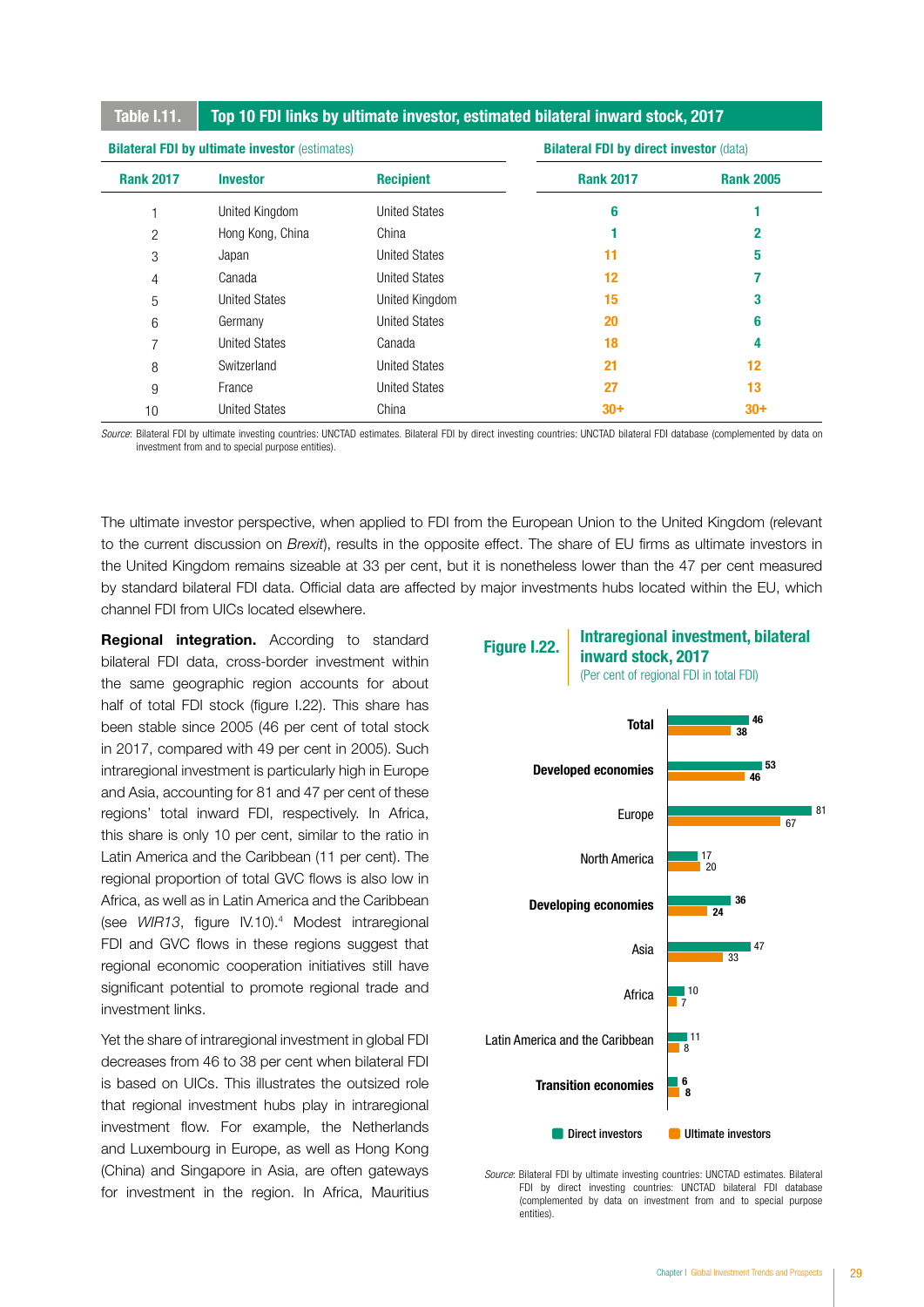## Investment in developing economies, **Figure I.23. bilateral inward stock, 2017** (Per cent)



*Source*: Bilateral FDI by ultimate investing countries: UNCTAD estimates. Bilateral FDI by direct investing countries: UNCTAD bilateral FDI database (complemented by data on investment from and to special purpose entities).

plays the same regional hub role, although on a smaller scale.

In developed economies, the correction is relatively small (from 53 to 46 per cent), as the situations in North America and Europe balance each other. In Europe, regional hubs inflate intraregional FDI in official data. In North America, in contrast, FDI based on UICs reveals a stronger regionalization than in official data, highlighting that part of the investment between the United States and Canada is channeled through investment hubs. In developing countries, however, the correction is more significant: the share of intraregional investment drops from 36 per cent (based on official FDI data) to 24 per cent (according to UNCTAD's estimates by ultimate investors). This

is mostly driven by developing Asia (from 47 to 33 per cent). In relative terms, however, the reduction is sizeable in Africa (from 10 to 7 per cent), as well as Latin America and the Caribbean (from 11 to 8 per cent). Transition economies, by contrast, register a higher proportion of intraregional investment when taking ultimate investors into account.

**South–South FDI.** Behind regional gateways to developing economies are often ultimate investors based in the developed world. The share of South–South investment in total investment to developing economies plummets from almost 50 per cent (when measured based on standard FDI data) to 28 per cent when based on UICs (figure I.23). Although the rise of investment in developing economies from other developing economies, such as China or India, is an important trend in the global investment landscape, FDI estimates by UICs reveal that it is nonetheless less significant than what official data indicate. As a result, South–South FDI is likely to take longer than expected to reshape the global production landscape. A thorough assessment of the investment links between developing economies is especially important in the year of the Buenos Aires Conference on South– South Cooperation.

The coverage of international investment agreements. The gap between immediate and ultimate investors generated by indirect FDI has implications for the coverage of international agreements and regional economic cooperation frameworks (see also *WIR16)*. The share of investment covered by an agreement in the total inward investment to member countries may change significantly depending on the view (figure I.24). The UIC perspective highlights the *multilateralizing effect* of indirect FDI. For some treaties and economic groupings, such as the African Continental Free Trade Area (AfCTA) and the Association of Southeast Asian Nations (ASEAN), in which regional hubs (Mauritius and Singapore, respectively) have a relevant role, the share of direct investment covered by the





*Source*: Bilateral FDI by ultimate investing countries: UNCTAD estimates. Bilateral FDI by direct investing countries: UNCTAD bilateral FDI database (complemented by data on investment from and to special purpose entities).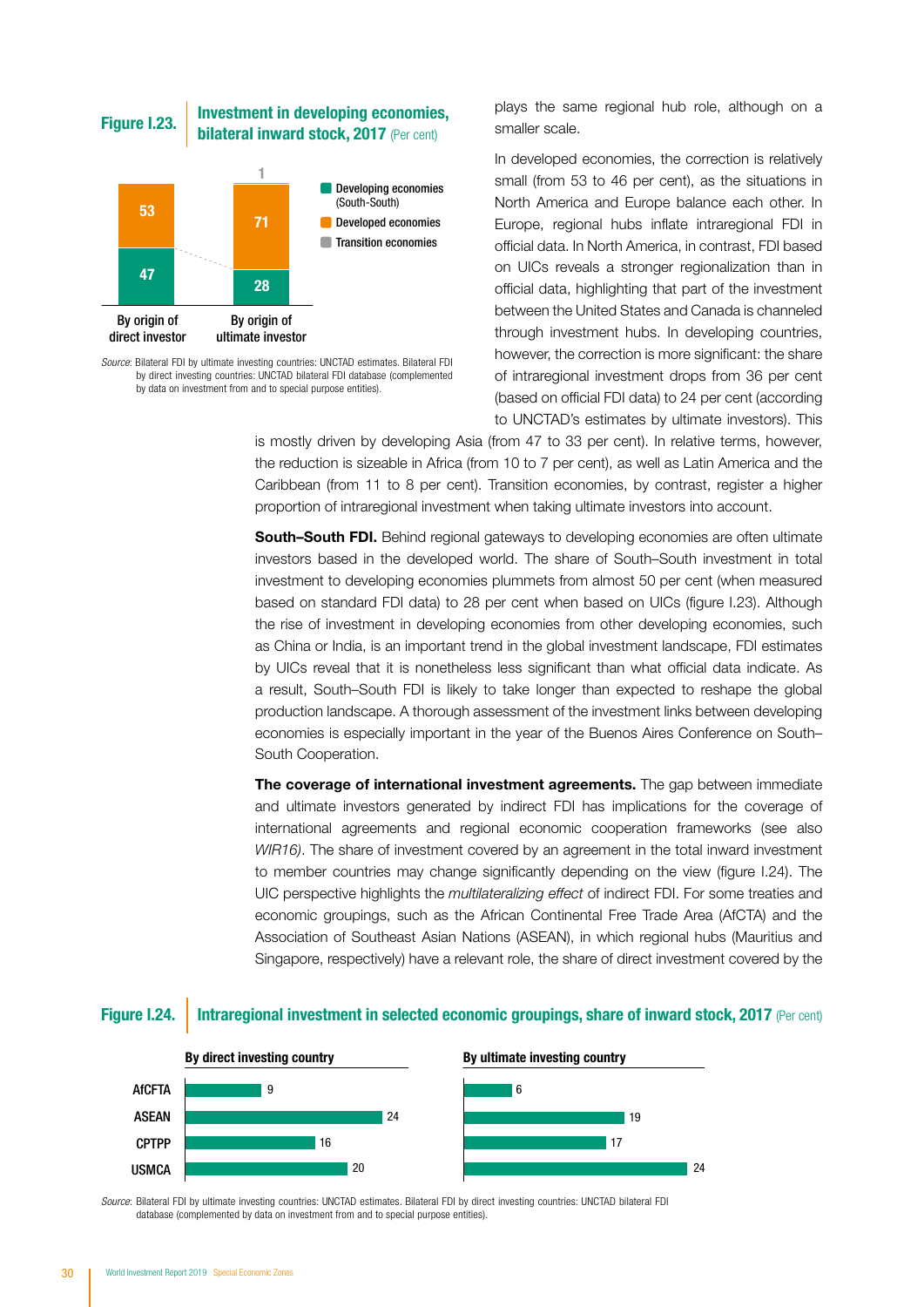treaties is higher than the share of investment by UICs. For others, the opposite is true: the treaty's weight is more relevant under the ultimate investor perspective. This occurs when the agreement includes major industrial partners, as is the case of the United States– Mexico–Canada Agreement (USMCA) and the Comprehensive and Progressive Agreement for Trans-Pacific Partnership (CPTPP).

## Box I.1. | UNCTAD estimates of bilateral FDI by ultimate investing country

The large and growing divergence between bilateral FDI positions held by direct investors (as reported by standard bilateral FDI data) and by ultimate investors is one of the main issues affecting FDI statistics. According to 2016 FDI statistics reported by Germany, for example, Luxembourg and the Netherlands account for a combined 41 per cent of total bilateral inward FDI in Germany, and the United States for only 8 per cent. FDI positions by ultimate investors (reported by Germany and few other developed countries) radically modify this picture, however: the share of the United States rises to 21 per cent, and Luxembourg and the Netherlands combined make up only 14 per cent of German inward FDI stock. Similar differences apply to all other countries whose reported data allow direct comparison.

In this context, standard bilateral FDI data cannot properly uncover ultimate investor relations. The need for bilateral statistics by ultimate investors to complement standard bilateral FDI is now largely acknowledged by the international community (OECD Benchmark Definition of Foreign Direct Investment, edition 2008, page 110, item i). Nevertheless, progress in reporting FDI positions on the basis of ultimate investors has been slow; currently only 14 developed countries provide statistics by ultimate investors. Statistical and analytical efforts at the international level to bridge this gap are ongoing (Damgaard and Elkjaer, 2017; Borga and Caliandro, 2018).



*Source*: UNCTAD.

UNCTAD's probabilistic approach to estimating investment positions held by ultimate investors combines standard bilateral FDI data, available for a large set of countries, with appropriate assumptions on conduit FDI. This provides a transition rule to link final recipient countries to ultimate investors, effectively *looking through* conduit jurisdictions. More specifically, the distribution of FDI based on direct investing countries provides the overall exposure of recipient country *X* to direct investment from investor country *Y*; at the same time, assumptions on conduit FDI define whether direct investor *Y* is an intermediate or an ultimate investor. If investor *Y* qualifies as intermediate, the investment process iterates until an ultimate investor arises. Box figure I.1.1 illustrates the logic behind this approach. Framing the dynamics represented in the figure within the probabilistic setting of *absorbing Markov chains* makes it possible to analytically derive the distribution of ultimate investors. The final outcome of the UNCTAD approach is a novel bilateral matrix providing inward positions by ultimate counterparts for more than 100 recipient countries, covering about 95 per cent of total FDI stock and including many developing countries.

### *Source:* UNCTAD.

*Note:* Full methodological details and an empirical validation can be found in the technical background paper on UNCTAD's UIC data set, published as UNCTAD Insights in *Transnational Corporations* (Casella, 2019).